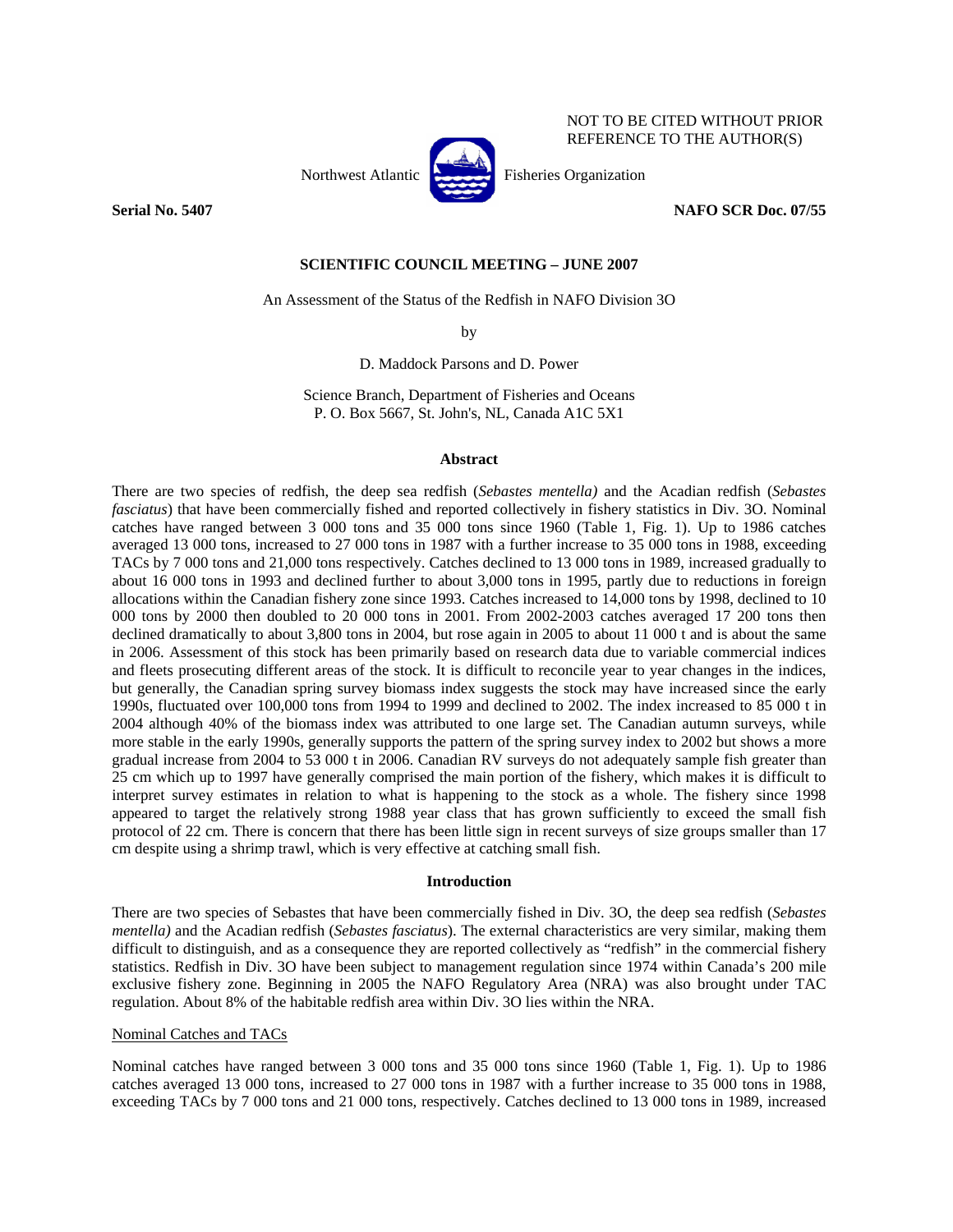gradually to about 16 000 tons in 1993 and declined further to about 3 000 tons in 1995, partly due to reductions in foreign allocations within the Canadian fishery zone since 1993. Catches increased to 14 000 tons by 1998, declined to 10 000 tons by 2000 then doubled to 20 000 tons in 2001. From 2002-2003 catches averaged 17 200 tons then declined dramatically to about 3 800 tons in 2004. In 2005 and 2006 catches were higher at about 11 000 and 13 000 tons respectively.

 The large catches in 1987 and 1988 were due mainly to increased activity in the NRA by South Korea and non-Contracting parties (NCPs), primarily by Panama. There hasn't been any activity in the NRA by NCPs since 1994. Estimates of under-reported catch have ranged from 200 tons to 23 500 tons. There have also been estimates of over-reported catch in the recent period since 2000. Over this time period, over-reported catch has ranged from 300 tons (2006) to 4 300 tons (2003).

A TAC of 16 000 tons was first implemented by Canada within its 200-mile limit in 1974. The TAC was increased in 1978 to 20 000 tons and generally remained at that level through to 1987. The TAC for 1988 was reduced to 14 000 tons and remained unchanged until 1994 when it was reduced to 10 000 tons as a precautionary measure and maintained at that level to 2003. During 1999 a shift was implemented from a calendar year based TAC to a fiscal year based TAC currently in effect from April 1, 2000 to March 31, 2001 at 10 000 tons. To facilitate this temporal shift in TAC, the 1999 calendar year TAC was extended to March 31, 2000 and increased from 10 000 tons to 10 200 tons to accommodate the extension. In September 2004, the NAFO Fisheries Commission adopted TAC regulation for redfish in 3O, implementing a level of 20 000 tons for 2005-2007. This TAC applies to the entire division.

## Description of the Fishery

Russia predominated in this fishery up until 1993 (Table 2) and generally caught its share (about 50%) of the total non-Canadian allocation, which accounted for about 2/3 of the Canadian TAC. From 1987 to 1993 Russian catches ranged from 3 800 tons to 7 200 tons. Russia and Cuba, impacted by the reduction and eventual elimination of foreign allocations by Canada, ceased directed fishing in 1994. Russia resumed directed fishing in 2000 rapidly increasing their catch from 2 200 tons to about 11 000 tons from 2001-2003 before a large reduction in catch to only 240t in 2004 and 170 t in 2005. In 2006, catches rose again to 2 000 t. Portugal began fishing in 1992 and averaged about 1 800 tons between 1992 and 1998. Their reported catches escalated to 5 500 tons in 1999 and have averaged about 4 500 tons to 2006. Spain, who had taken less than 50 tons before 1995, increased catches from 1 200 tons in 1997 to a peak of 4 500 tons in 1999 with a subsequent decline to 300 tons in 2004. Spanish catches then increased again in 2005 to 1 700 t and nearly doubled to 3 200 t in 2006. Although most fleets in the NRA reduced their catch from 2003 to 2004, the total reduction in catch was primarily accounted for in the reduced activity of the Russian fleet.

Canada has had limited interest in a fishery in Div. 3O because of small sizes of redfish encountered in areas suitable for trawling. Canadian landings were less than 200 tons annually from 1983-1991. In 1994, Canada took 1 600 tons due to improved markets related to lobster bait, but declined to about 200 tons in 1995. Between 1996 and 1999 Canadian catches have alternated between levels of about 8 000 tons and 2 500 tons based on market acceptance for redfish near the 22 cm size limit regulated within Canada. From 2000-2006 Canada has averaged about 3 600 tons.

In general, the fishery has occurred primarily from May to October since 1990 (Table 3a). The prominent means of capture since 1990 is the bottom otter trawl which generally accounts for greater than 90% of the catch (Table 3b). The catch by midwater trawls is predominantly by Russia. Canadian, Portuguese and Spanish fleets utilize bottom trawling.

## **Commercial Fishery Data**

### Catch and Effort

Catch and effort data for 1960 to 1999 were extracted from ICNAF/NAFO Statistical Bulletins and were combined with 2000-2005 STATLANT 21B data and 2006 Canadian logbook data compiled by regional statistical branches of the Canadian Department of Fisheries and Oceans. Initially selected from this database were observations where redfish comprised more than 50% of the total catch and were therefore considered to be redfish directed.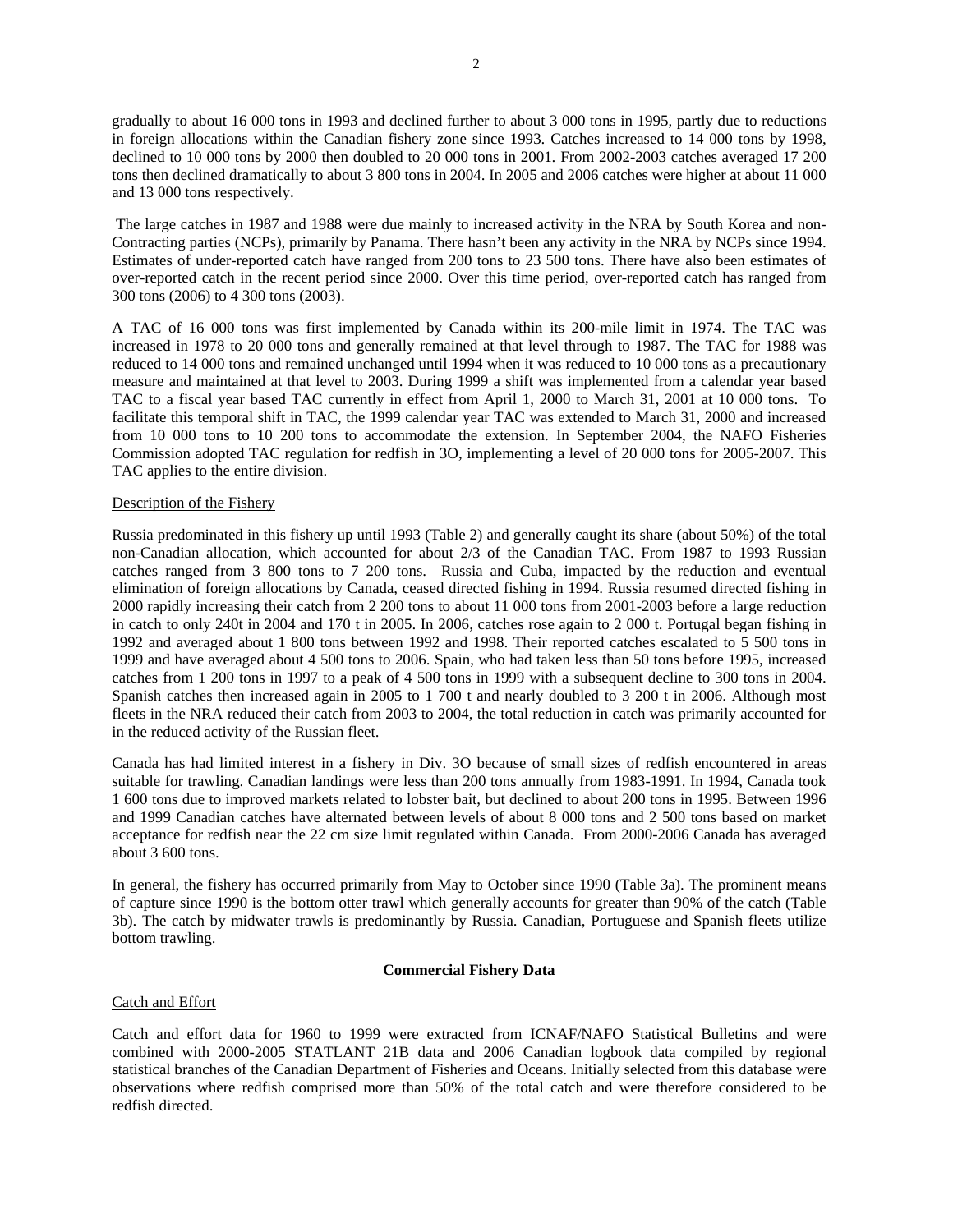These data were analysed with a multiplicative model (Gavaris 1980) to derive a standardized catch rate index for hours fished. The effects included in the model were a combination country-gear-tonnage class category type (CGT), month, and a category type representing the amount of by-catch associated with each observation. For this effect five groups were arbitrarily established:  $(>50\% < =60\%)$ ,  $(>60\% < =70\%)$ ,  $(>70\% < =80\%)$ ,  $(>80\% < =90\%)$ and (>90%) where each group corresponds to the percentage of redfish relative to the total catch associated with each observation. Due to missing effort data for hours fished for some of the principal fleets in the fishery since 1992, only days fished data were extracted. In the usual manner, catch less than 10 tons and effort less than 5 days were eliminated prior to analysis in addition to any categories with less than five samples except in the year category type. For all analyses an unweighted regression was run because of unknown percentages of prorating prior to 1984.

Catch rate analyses were conducted for two groups. One analysis was conducted for the Canadian fleet, which fishes within it's exclusive fishery zone, and a separate analysis was conducted for fleets that fish in the NRA because of different trends over time between these two groups (Power, MS 2005). In the past, Canada had bilateral fisheries agreements with Russia, Japan and Cuba which enabled their fleets to fish with Canada's exclusive fishery zone. As these arrangements ceased in 1993, the data for these fleets prior to 1994 were not used in the standardization of CPUE for fleets in the NRA .

For the NRA FLEETS "days fished" standardization, the regression was significant ( $P$  <0.05), explaining 62% of the variation in catch rate (Table 4). The standardized catch rate (Table 4, Fig. 2 right panel) shows much within year variability and fluctuation prior to 1992 but averaged about 17 tons per day over this period. The index declined to its lowest level in the series at 8 tons per day in 1996 then increased to 15 tons per day in 1998 then remained stable to 2003. Catch rate was lower in 2004 and 2005, averaging about 13 tons per day.

For the CANADIAN FLEET "days fished" standardization, the regression was significant (*P* <0.05), explaining 60% of the variation in catch rate (Table 5). ANOVA results indicate no significant month effect  $(P > 0.18)$ . There was a significant year effect but the regression coefficients and their standard errors indicate that only 1994 was marginally different from the reference year (1960) and this is so because the mean value for this year is three times higher than any one year in the series. The catch rate index (Table 5, Fig. 2 left panel) shows much within year variability. There are also only short periods of sustained directed effort prior to 1996. Catch rates have been stable over the period from 2001-2005 at about 22 tons per day which has been at the level it was in the late 1970s as well as the early 1960s.

 Canada has not accounted for a major portion of the reported catches from Div. 3O and has only fished within the 200-mile Canadian fishing zone. Market conditions have determined the Canadian activity in Div. 3O. There are fleets within the industry that search for larger fish rather than simply maximizing catch rate. The trend in the Canadian catch rate series is similar to the trend for fleets that have only fished in the NRA for the period since 1996, both indicating stability in the past five years. In summary, these catch rates indices may simply be reflecting fishing success of fleets within there area of operation rather than stock trends. The interpretation of commercial catch rates as an indicator of stock abundance remains difficult for a species like redfish that tend to form patchy aggregations at times very dense. In Div. 3O there is a limited amount of fishable area in deeper waters along the steep slope of the southwest Grand Bank where larger fish tend to be located.

## Commercial fishery sampling

Sampling of the redfish fisheries was conducted by Canada, Spain (González et al., MS 2007), Portugal (Vargas *et al*., MS 2007), and Russia (Vaskov *et. al*., MS 2007) from the 2006 trawl fishery (Fig. 3). The Portuguese fleet fished between 121 and 750 m while the Russian fleet fished from 120-600 m. Logbook information from the Canadian fleets indicated most of the catch was taken at depths >300 m. Sampling details for the Canadian fleets are given in Table 7. Annual catch at length suggested fish between 21-29 cm generally dominated the catches. Lengths between 20-24 cm (range 11- 39 cm) dominated the Portuguese catch. The Spanish catch was dominated by 20-31 cm fish (range 17-38 cm) while the dominant size range in the Russian catch was 21-31 cm (range 15-44 cm), which was sampled for total length.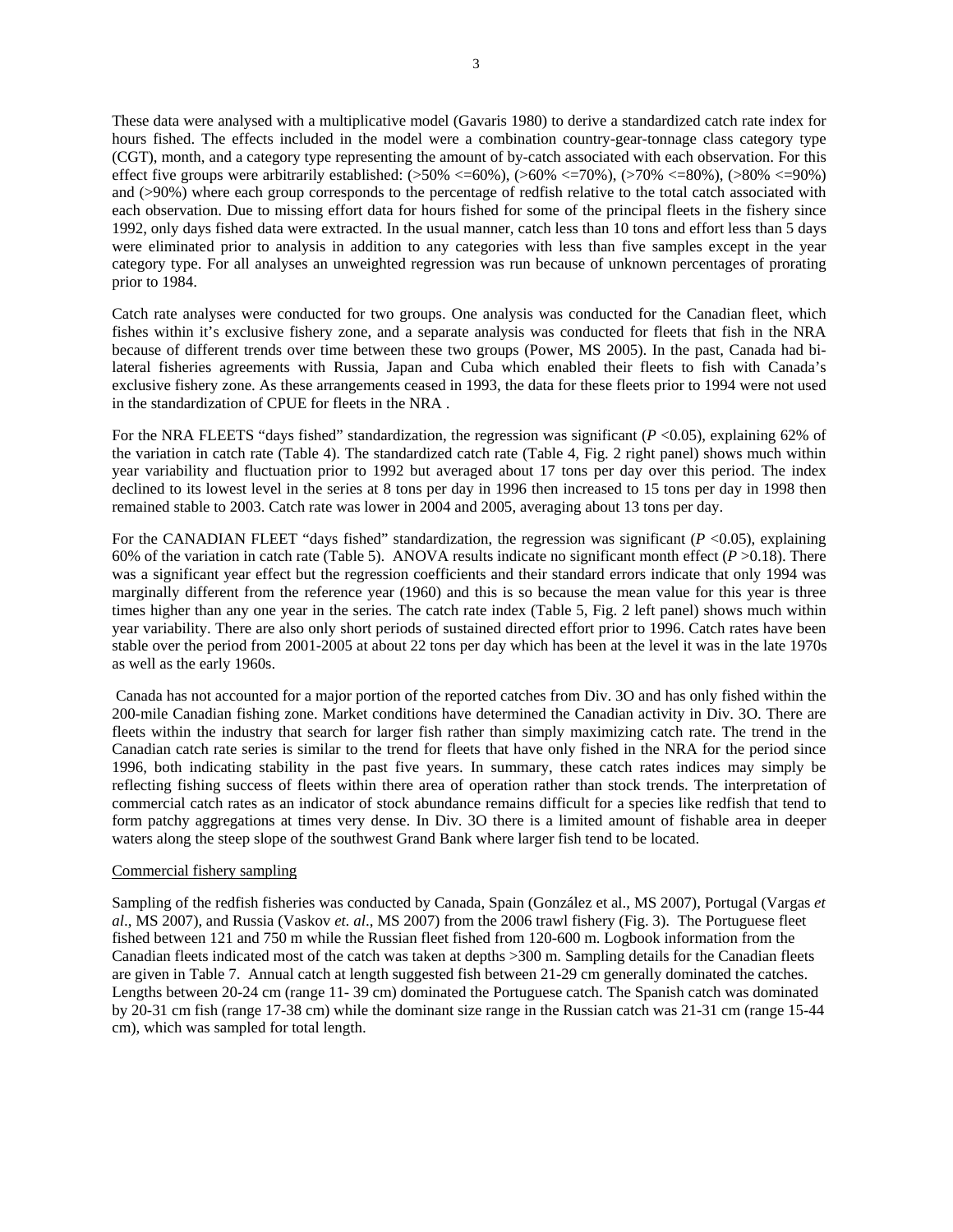A compilation of catch at length from various fleets from 1995 to 2004 suggested that the size composition has changed over the time period with fleets catching a larger portion of fish >25 cm prior to 1998 (Power, MS 2005). These size compositions were converted to catch at length for 2001 to 2006 and compared to Canadian RV survey numbers at length in Figure 3.

# **Research Survey Data**

# Abundance Indices

Stratified random groundfish surveys have been conducted in the spring and autumn in Div. 3O since 1991, with coverage of depths to 730 m. In addition, a summer survey was conducted in 1993. From 1991 to spring 1995 an Engel 145 otter trawl was used (1.75 n. mi. standard tow) and from autumn 1995 onwards a Campelen 1800 shrimp trawl (0.75 n. mi. standard tow). The 1991 to spring 1995 Engel 145 data were converted into Campelen 1800 trawl equivalent data. Details of the comparative fishing trials and data modelling can be found in Power and Atkinson (MS 1998a). In 2006, due to vessel problems, the spring survey had only one tow in redfish depths.

Biomass indices for spring (Table 8) and autumn (Table 9) exhibits large fluctuations in estimates between seasons and years for some strata, not uncommon for bottom trawl surveys for redfish. This is usually accounted for by the influence of one or two large sets on the survey. It is difficult to reconcile year to year changes in the indices, but generally, the spring survey biomass index (Fig. 4) suggests the stock may have increased since the early 1990s, fluctuating over 100 000 t between 1994 to 1999 (average over 160 kg per tow) and declined to 2002 (21 000 t, 24 kg per tow). The index showed an increase in 2003 and a larger increase in 2004 to 103 kg per tow that was influenced by one large set in a stratum that represented 40% of the biomass index of 85 000 t. In 2005, the index declines to 60 000 t and 73 kg per tow. The low 1997 value is considered a sampling anomaly. The autumn surveys, while more stable in the early 1990s, generally supports the pattern of the spring survey index to 2002. However, the autumn index suggests stability to 2004 and then a more gradual increase to 2006 at 53 000 t (66 kg per tow). It should also be noted that the 1996 autumn estimate does not include important strata that were not sampled due to problems on the survey. As well, indices of biomass and abundance could not be produced for 3O redfish for spring 2006 since the survey had only one set in redfish depths due to mechanical problems with the research vessel.

In most surveys, stratum by stratum density estimates in the NAFO Regulatory Area (denoted in Tables 7 and 8 as strata 354, 355, 356, 721, 722) were generally lower than inside, although there is a portion of these strata that actually occurs inside. Estimates of percentages of survey biomass have ranged from 3% to 53% with an average of the values being 16.5% for the spring surveys. For the autumn surveys estimates range from 7% to 37% with an average of the values being 20%.

## Recruitment

Size distribution in terms of mean number per tow at length from the spring surveys (Fig. 5) indicates a bimodal distribution in 1991 with modes at 11 cm and 20 cm corresponding to about the 1988 and 1984 year classes respectively. The 20 cm mode progresses at about a cm per year up to 1994 (at 23 cm) and cannot be traced any further. The 11-cm mode progresses at about 2-3 cm per year until it reaches 21 cm in 1996. From 1996 to 1998 the mode remains at 21 cm but is dominant. It appears to have increased to 22 cm in 1999 and 23 cm in the 2000 survey. This mode remains dominant and at 22 cm or 23 cm from 2001-2005. There were pulses of recruitment detected in the 1999 and 2003 surveys that have since diminished. Discernable pulses were also detected in the 2004 and 2005 surveys.

Size distribution from the autumn surveys (Fig. 6) indicates a bimodal distribution in 1991, similar to the spring survey, with modes at 13 cm and 21 cm. The 21-cm mode only progresses to 23 cm by 1994 after which it is no longer discernible. The 13-cm mode progresses to a 17-cm mode in 1992 but only increments to 19 cm up to the 1995 survey. The mode increases about 1 cm per year to 23 cm by 1999 and remains at that length until the 2000 survey. In the 2001-2006 surveys the dominant mode remains between 21 cm to 23 cm. The pulses of recruitment detected in the spring of 1999 were also detected in the autumn survey, but both were diminished by 2002. There were two pulses less than 13 cm detected in the 2004 survey but are small relative to the predominant peak at 23 cm. A recruitment pulse around 12 cm seen in the 2005 survey progressed to the 2006 survey as a small mode at 16 cm.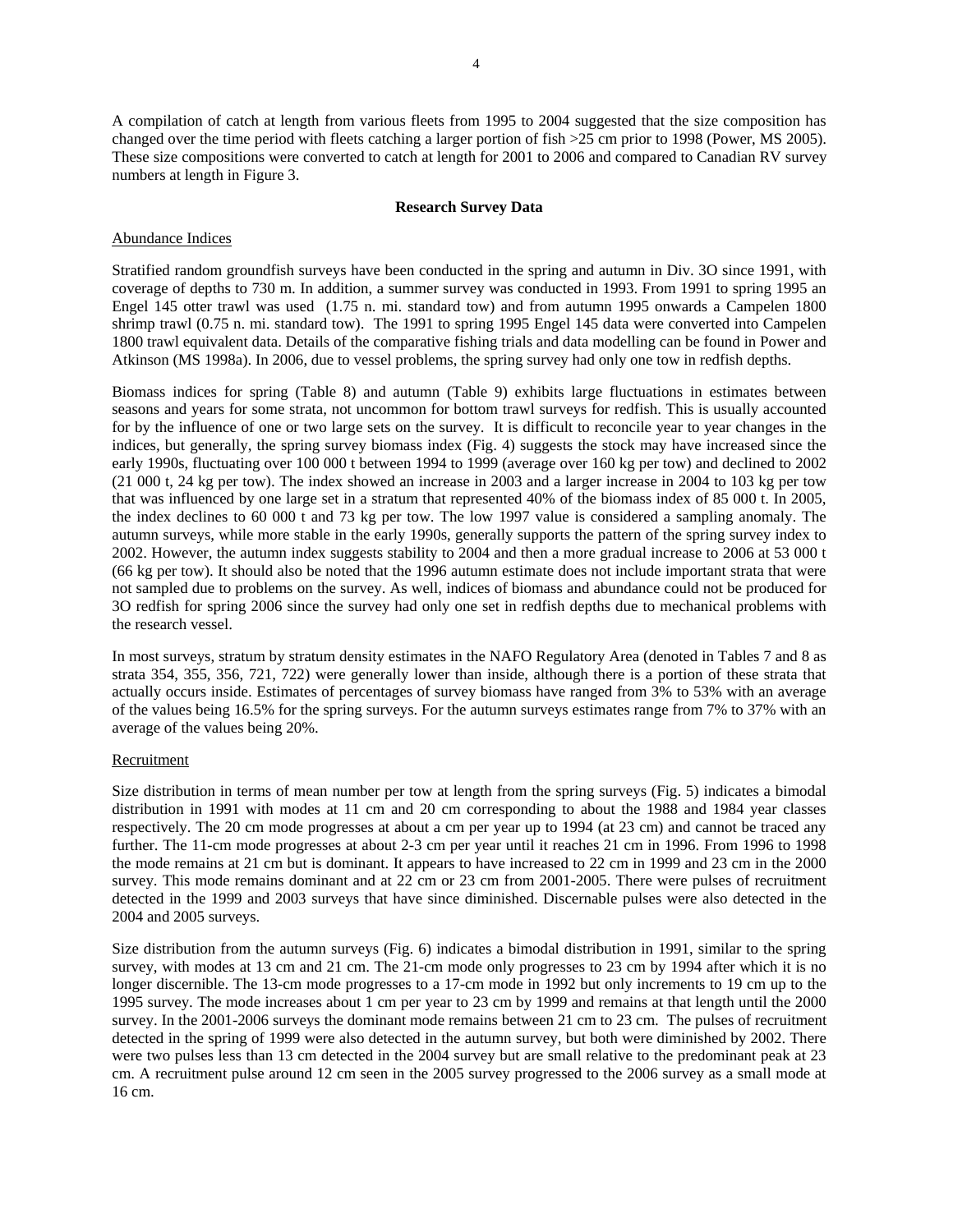The size distributions of the survey catches indicate only a narrow range of sizes caught each year in Div. 3O. Generally fish smaller than about 10 cm and larger than about 25 cm are absent in survey catches from 1991-2000 which cover strata down to 732 m (400 fathoms). It is well documented that the Engel survey gear (e.g. Power MS 1995) and the Campelen survey gear (e.g. Power and Atkinson, MS 1998b) can catch both smaller (than 10 cm) and larger (than 25 cm) redfish. Length sampling from the commercial fisheries in the mid-1990s reveals a higher proportion of fish greater than 25 cm compared to the survey catches (see Power, MS 2005). Therefore, it appears that fish sizes outside this range, especially fish greater than 25 cm, are generally unavailable to the gear in this area. The reasons for this are unknown but may be related to distribution relative to trawlable bottom.

#### **Estimation of Stock Parameters**

#### Catch/Biomass ratio

A fishing mortality proxy was derived by simple catch to survey biomass ratios. In deriving a fishing mortality proxy, and because most of the catch is taken in the last three quarters of the year, the catch in year "n" was divided by the average of the Canadian Spring (year = n) and Autumn (year = n-1) survey biomass estimates to better represent the relative biomass at the time of the year before the catch was taken. Survey catchability (q) for redfish is not known but assumed less than one. All fish sizes were included in the survey biomass estimate. The results (Fig. 7) suggest that relative fishing mortality increased from 1998 to the highest estimate in the series in 2002. This relatively high value was maintained in 2003 but declined substantially in 2004. In 2005, relative fishing mortality increased once more and was around the series average. The 2006 estimate of fishing mortality was calculated using only the autumn survey biomass.

## **Size at Maturity**

Size at maturity data for redfish (Power and Atkinson, MS 1998a) suggested that  $L_{50}$  is about 28 cm for females and 21 cm for males. These results were obtained from samples that contained a mixture of redfish species from the area. Information presented in 2005 (Vaskov, MS 2005) estimated size at maturity for *S. fasciatus* with the species identified by meristic characters. The data suggest for *S. fasciatus*  $L_{50}$  for males is 21 cm and for females is 20 cm. STACFIS noted these results were unusual in that typically  $L_{50}$  values are larger for females than males. As well, the L50 for female *S. fasciatus* and *S. mentella* were higher in the neighboring stock area of 3M at 26.5 and 30.1 cm respectively (Saborido-Rey, 1994).  $L_{50}$  for female S. fasciatus in 3O was calculated at 25 cm and male  $L_{50}$  at 24 cm in 2006 (Vaskov, MS 2007).

## **State of the Stock**

It is still not possible to determine current fishing mortality rate or absolute size of the stock. It is difficult to accept that the CPUE series are representative of the trends in the stock. Accepting that the surveys may indicate general trends over the time period, the Canadian spring and autumn survey estimates remained stable from 2001 to 2003. Therefore, the increase in catches seen in 2001-2003 which averaged about 18 000 tons, suggests that fishing mortality increased during this time period. On the same basis, the reduction in catch to about 4 000 tons in 2004 suggested a reduction in fishing mortality. In the last 2 years, relative fishing mortality increased to about the series average. What is of particular concern is the poor recruitment since the relatively strong 1988 year-class. Given that the bulk of the catches in recent years are comprised of fish less than 25 cm, these fisheries are targeting predominantly immature fish.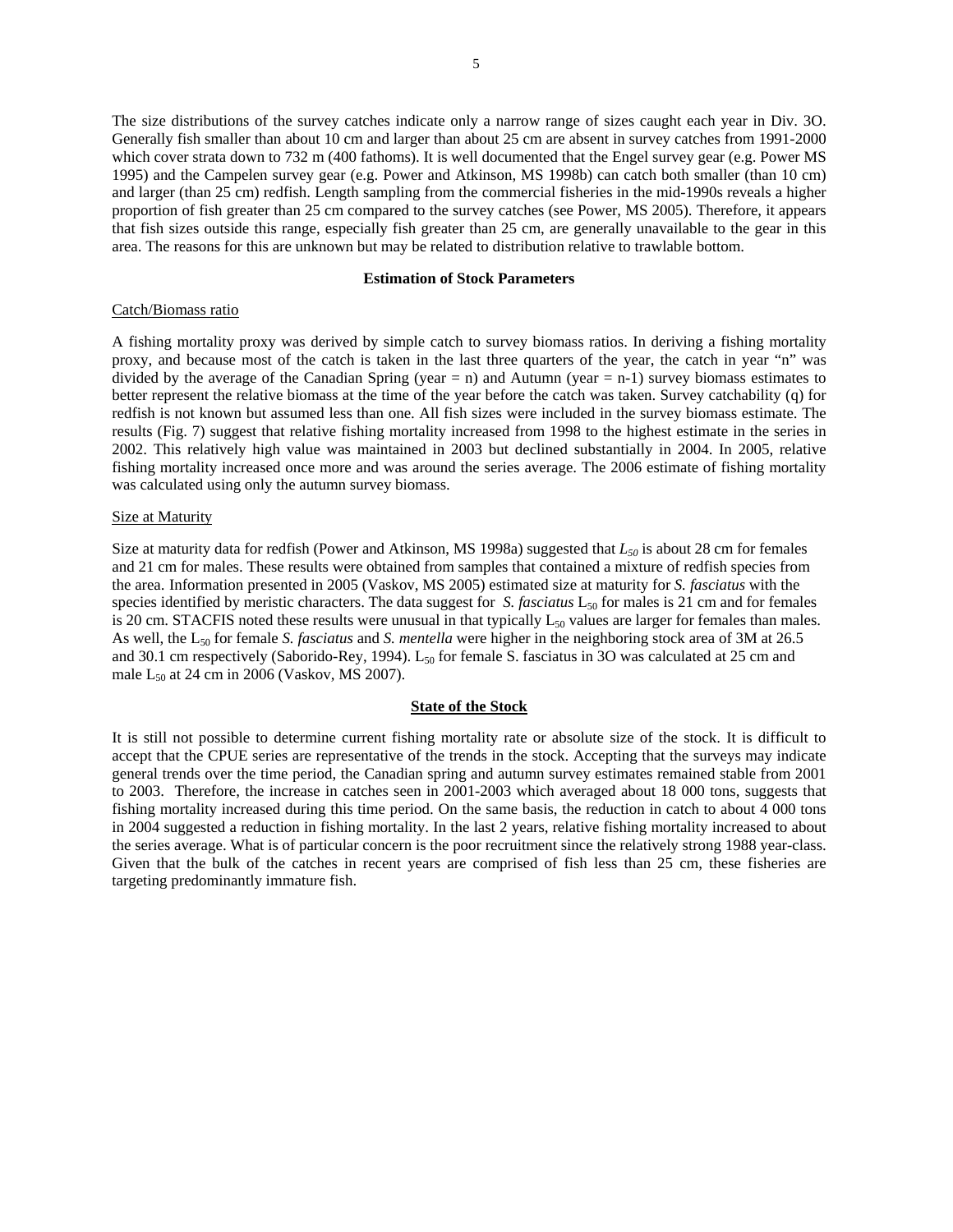## **References**

- González, F., J. L. del Río , A. Vázquez, E. Román , M. Casas and G. Ramilo. MS 2007. Spanish Research Report for 2006.NAFO SCS Doc. 07/8. Serial No. N5355, 22 p.
- Gavaris, S. 1980. Use of a multiplicative model to estimate catch rate and effort from commercial data. Can. J. Fish. Aquat. Sci., 37: 2272-2275.
- Power, D. MS 1995. Status of redfish in Subarea 2 + Division 3K. DFO Atl. Fish. Res. Doc. 95/25, 25 p.
- Power, D., and D. B. Atkinson. MS 1998a. Update on the status of Redfish in 3O. CSAS Res. Doc. 98/110, 20 p.
- Power, D., and D. B. Atkinson. MS 1998b. The status of Redfish in Unit 2 (Laurentian Channel Management Unit). CSAS Res. Doc. 98/21, 41 p.
- Power, D., MS 2005. An Assessment of the status of Redfish in NAFO Division 3O. NAFO SCR Doc. 05/59. Serial No. N5145, 19pp.
- Saborido-Rey, F., 1994. El género Sebastes Cuvier, 1829 (Pisce, Scorpaenidae) en el Atlántico Norte: identificación de espécies y poblaciones mediante métodos morfométricos; crescimiento y reproducción de las poblaciones en Flemish Cap. Universidad Autónoma de Madrid, Facultad de Biología, Departamento de Zoología, Madrid. Phd Thesis, xi, 276 pp.
- Vargas, J., R. Alpoim, E. Santos and A. M. Ávila de Melo. Portuguese Research Report for 2006. NAFO SCS Doc. 07/09. Serial No. N5357, 54 p.

Vaskov, A.A., MS 2005. On Maturation of Acadian Redfish (*Sebastes fasciatus*) in Division 3O. NAFO SCR Doc. 05/11. Serial No. N5090, 6 p.

Vaskov, A.A., MS 2007. On Introduction of the New Redfish Fishery Regulation in Div. 3O. NAFO SCR Doc. 07/07. Serial No. N5348, 12 p.

Vaskov, A.A., K.V. Gorchinsky, S.F. Lisovsky, M.V. Pochtar I.K. Sigaev and V.A. Rikhter. MS 2007. Russian Research Report. NAFO SCS Doc. 07/06. Serial. No. N5350, 26 p.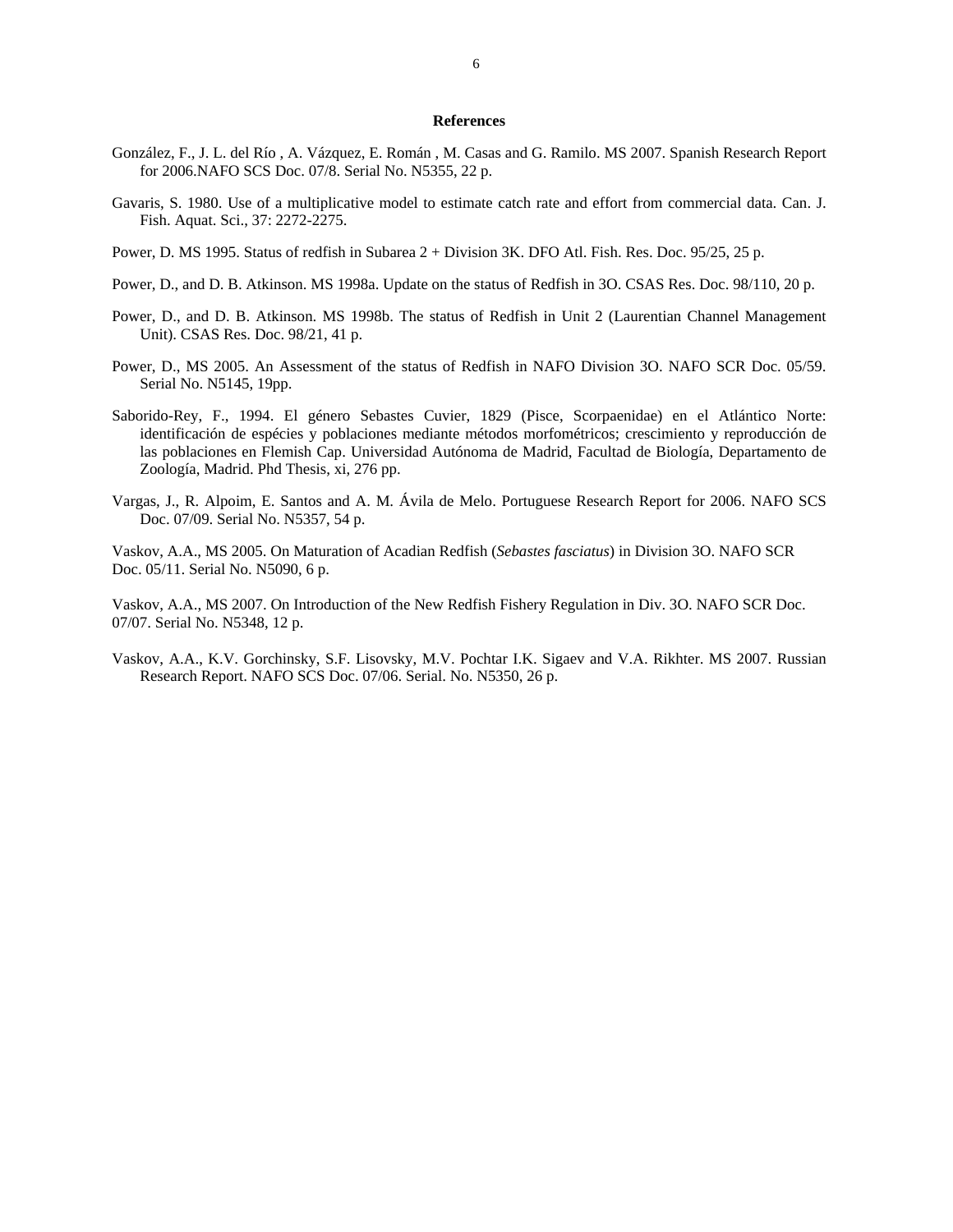| Year         | Canada         | Others          | Total <sup>a</sup>  | <b>TAC</b>       |
|--------------|----------------|-----------------|---------------------|------------------|
| 1960         | 100            | 4,900           | 5,000               |                  |
| 1961         | 1,000          | 10,000          | 11,000              |                  |
| 1962         | 1,046          | 6,511           | 7,557               |                  |
| 1963         | 2,155          | 7,025           | 9,180               |                  |
| 1964         | 1,320          | 14,724          | 16,044              |                  |
| 1965         | 203            | 19,588          | 19,791              |                  |
| 1966         | 107            | 15,198          | 15,305              |                  |
| 1967         | 645            | 18,392          | 19,037              |                  |
| 1968         | 52             | 6,393           | 6,445               |                  |
| 1969         | 186            | 15,692          | 15,878              |                  |
| 1970         | 288            | 12,904          | 13,192              |                  |
| 1971         | 165            | 19,627          | 19,792              |                  |
| 1972         | 508            | 15,609          | 16,117              |                  |
| 1973         | 133            | 8,664           | 8,797               |                  |
| 1974         | 91             | 13,033          | 13,124              | 16,000           |
| 1975         | 103            | 15,007          | 15,110              | 16,000           |
| 1976         | 3,664          | 11,684          | 15,348              | 16,000           |
| 1977<br>1978 | 2,972          | 7,878           | 10,850              | 16,000           |
| 1979         | 1,841<br>6,404 | 5,019<br>11,333 | 6,860               | 16,000<br>20,000 |
| 1980         | 1,541          | 15,765          | 17,737<br>17,306    | 21,900           |
| 1981         | 2,577          | 10,027          | 12,604              | 20,000           |
| 1982         | 491            | 10,869          | 11,360              | 20,000           |
| 1983         | 7              | 7,133           | 7,340               | 20,000           |
| 1984         | 167            | 9,861           | 16,978              | 20,000           |
| 1985         | 104            | 8,106           | 12,860              | 20,000           |
| 1986         | 141            | 10,314          | 11,055              | 20,000           |
| 1987         | 183            | 12,837          | 27,170              | 20,000           |
| 1988         | 181            | 11,111          | 34,792              | 14,000           |
| 1989         | 27             | 11,029          | 13,256              | 14,000           |
| 1990         | 155            | 8,887           | 14,242              | 14,000           |
| 1991         | 28             | 7,533           | 8,461               | 14,000           |
| 1992         | 1,219          | 12,149          | 15,268              | 14,000           |
| 1993         | 698            | 12,522          | 15,720              | 14,000           |
| 1994         | 1,624          | 3,004           | 5,428               | 10,000           |
| 1995         | 177            | 2,637           | 3,214               | 10,000           |
| 1996         | 7,255          | 2,390           | 9,845               | 10,000           |
| 1997         | 2,554          | 2,558           | 5,112               | 10,000           |
| 1998         | 8,972          | 4,380           | 14,052              | 10,000           |
| 1999         | 2,344          | 10,249          | 12,593              | 10,200           |
| 2000         | 2,206          | 10,584          | 10,003              | 10,000           |
| 2001         | 4,893          | 17,203          | 20,307              | 10,000           |
|              |                |                 |                     |                  |
| 2002         | 3,000          | 16,452          | 17,234              | 10,000           |
| 2003         | 3,125          | 18,466          | 17,246 <sup>b</sup> | 10,000           |
| 2004         | 2,612          | 3,837           | 3,753               | 10,000           |
| 2005         | 5,499          | 5,806           | 10,702              | 20,000 °         |
| 2006         | 3,580          | 9,310           | 12,610              | 20,000           |

Table 1. Estimated catches (t) and TACs of Redfish in Div. 3O.

<sup>a</sup> Totals since 1983 may include adjustments for estimated catches from various sources

<sup>b</sup> Midpoint of estimates ranging between 16100-18400

<sup>c</sup> Prior to 2005 TACs were set by Canada within it's fisheries jurisdiction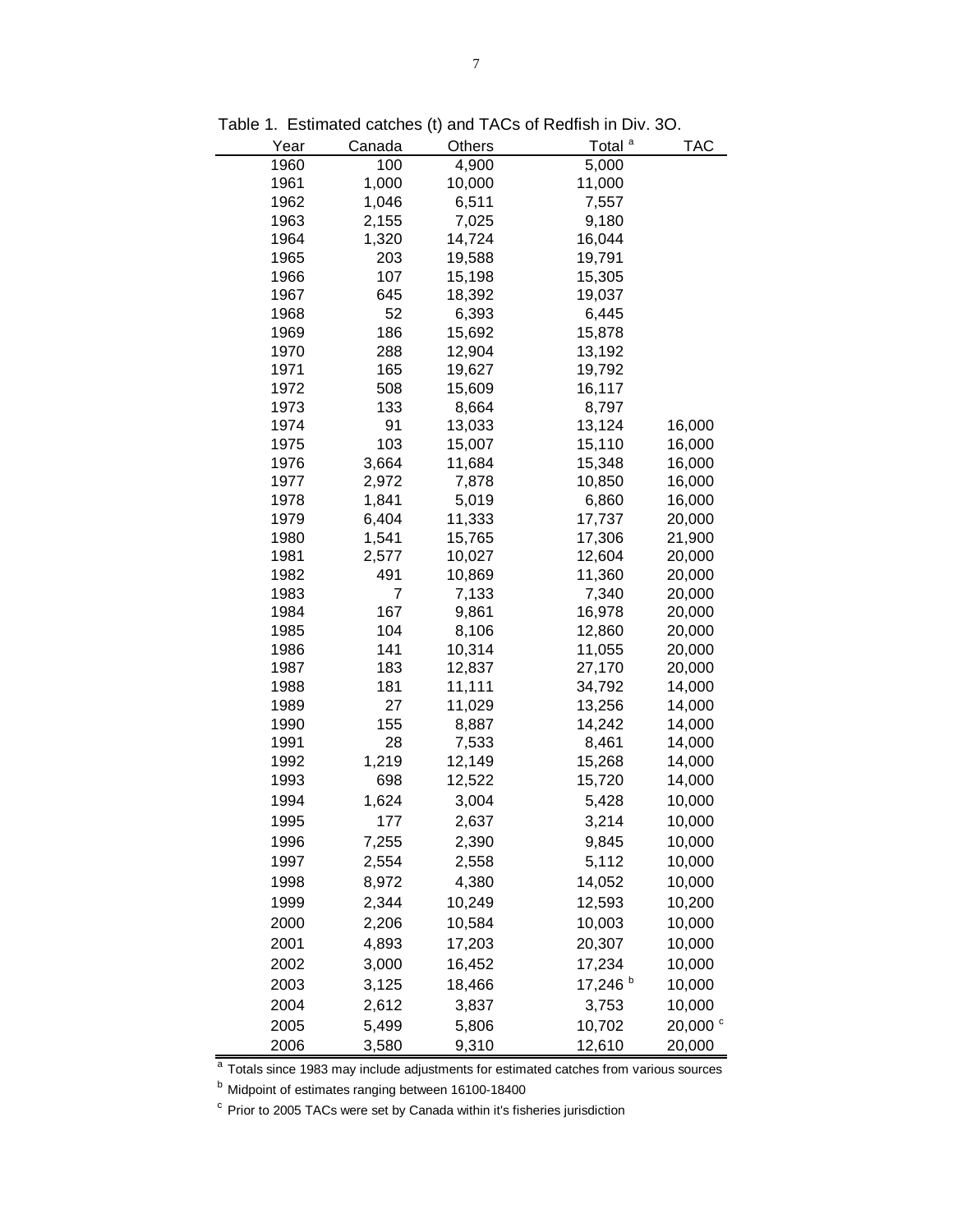Table 2. Nominal catches (t) of redfish in Div. 3O by country and year since 1992.

| Country                                                                                     | 1992  | 1993  | 1994                     | 1995  | 1996                     | 1997  | 1998           | 1999        | 2000  | 2001                   | 2002  | 2003  | 2004           | 2005  | 2006                     |
|---------------------------------------------------------------------------------------------|-------|-------|--------------------------|-------|--------------------------|-------|----------------|-------------|-------|------------------------|-------|-------|----------------|-------|--------------------------|
| Canada (M)                                                                                  | 27    | 21    | 779                      | 4     | 2124                     | 693   | 2851           | 317         | 1326  | 336                    | 12    | 32    | 275            | 137   | $\overline{\phantom{a}}$ |
| Canada (N)                                                                                  | 1192  | 677   | 845                      | 173   | 5131                     | 1861  | 6121           | 2027        | 880   | 4557                   | 2988  | 3093  | 2337           | 5364  | 3580                     |
| France (SPM)                                                                                |       |       |                          |       | $\overline{\phantom{a}}$ | 134   | 266            |             |       |                        |       |       |                |       | $\overline{\phantom{a}}$ |
| Japan                                                                                       | 125   | 159   | $\overline{\phantom{0}}$ | 264   | 417                      | 285   | 355            |             |       |                        |       |       | $\mathfrak{p}$ |       | $\overline{\phantom{a}}$ |
| Portugal                                                                                    | 1468  | 4794  | 2918                     | 1935  | 1635                     | 894   | 1875           | 5469        | 4555  | 3537                   | 4610  | 6382  | 3259           | 4553  | 5183                     |
| Spain                                                                                       |       |       | 26                       | 22    | 338                      | 1245  | 1884           | 4549        | 3747  | 2314                   | 659   | 1289  | 327            | 1683  | 3150                     |
| Russia                                                                                      | 5845  | 6887  | 60                       | 416   |                          |       | $\overline{a}$ | 231         |       | 2233 11343 11182 10794 |       |       | 243            | 170   | 977                      |
| Cuba                                                                                        | 2776  | 665   |                          |       |                          |       |                |             |       |                        |       |       |                |       |                          |
| Ukraine                                                                                     |       |       |                          |       |                          |       |                |             |       |                        |       |       | 3              |       | $\overline{\phantom{a}}$ |
| Estonia                                                                                     |       |       |                          |       |                          |       |                |             | 49    | 9                      |       |       | 3              |       |                          |
| Lithuania                                                                                   |       |       |                          |       |                          |       |                |             |       |                        |       |       |                |       |                          |
| Korea(S)                                                                                    | 1935  | 17    |                          |       |                          |       |                |             |       |                        |       |       |                |       |                          |
| OTHER <sup>a</sup>                                                                          | 1900  | 2500  | 800                      | 400   | 200                      | ÷,    | 700            |             | 2787  | 1789                   | 2218  | 4345  | 2696           | 603   | 280                      |
| Total                                                                                       | 15268 | 15720 | 5428                     | 3214  | 9845                     | 5112  |                | 14052 12593 | 10003 | 20307                  | 17234 | 17246 | 3753           | 11305 | 12610                    |
| TAC <sup>a</sup>                                                                            | 14000 | 14000 | 10000                    | 10000 | 10000                    | 10000 | 10000          | 10200       | 10000 | 10000                  | 10000 | 10000 | 10000          | 20000 | 20000                    |
| Estimates of catch from other sources (shaded cells are estimates of amounts over-reported) |       |       |                          |       |                          |       |                |             |       |                        |       |       |                |       |                          |
| <sup>b</sup> Prior to 2005 TACs were set by Canada within it's fisheries jurisdiction       |       |       |                          |       |                          |       |                |             |       |                        |       |       |                |       |                          |

Table 3a. Nominal reported catches (t) of redfish in Div. 3O by month and year since 1992.

| Year | Jan            | Feb                          | Mar                     | Apr            | May  | Jun  | Jul  | Aug  | Sep  | Oct  | Nov                      | Dec            | Unk | Total |
|------|----------------|------------------------------|-------------------------|----------------|------|------|------|------|------|------|--------------------------|----------------|-----|-------|
| 1982 |                | 1                            | 1121                    | 1258           | 545  | 652  | 4555 | 2245 | 661  | 233  | 89                       |                |     | 11360 |
| 1983 | 254            | 355                          | 2904                    | 1227           | 71   | 156  | 576  | 938  | 319  | 1    | 73                       | 266            |     | 7140  |
| 1984 | 219            | 155                          | $\overline{\mathbf{c}}$ | 32             | 85   | 257  | 446  | 3210 | 2799 | 1882 | 435                      | 506            |     | 10028 |
| 1985 | 1522           | $\qquad \qquad \blacksquare$ | 453                     | 239            | 118  | 252  | 227  | 1711 | 1486 | 350  | 35                       | 1817           |     | 8210  |
| 1986 | 707            | ۰                            | 427                     | 593            | 69   | 710  | 3491 | 3712 | 58   | 1    | 319                      | 368            |     | 10455 |
| 1987 | 102            | 40                           | 1052                    | 37             | 1010 | 757  | 2001 | 4142 | 429  | 344  | 1326                     | 1780           |     | 13020 |
| 1988 | 15             | 1                            | 493                     | 684            | 915  | 1    | 1755 | 3922 | 1286 | 1057 | 915                      | 248            |     | 11292 |
| 1989 | 228            | 585                          | 224                     | 6              | 674  | 1411 | 1143 | 3311 | 2737 | 666  | 51                       | 20             |     | 11056 |
| 1990 | 108            | 23                           | 257                     | 26             | 1220 | 2474 | 1534 | 1571 | 1002 | 686  | 28                       | 113            |     | 9042  |
| 1991 | 17             | 47                           | 96                      | $\mathbf{1}$   | 713  | 2054 | 2346 | 1118 | 830  | 338  | $\overline{\phantom{a}}$ | $\overline{1}$ |     | 7561  |
| 1992 | $\mathbf 0$    | 57                           | 14                      | 10             | 635  | 3262 | 2520 | 1808 | 896  | 1261 | 797                      | 2108           |     | 13368 |
| 1993 | 226            | 14                           | 754                     | 817            | 2089 | 1601 | 1887 | 2068 | 1809 | 829  | 630                      | 496            |     | 13220 |
| 1994 | 60             | 93                           | 742                     | 1609           | 236  | 83   | Ĩ.   | 68   | 1000 | 540  | 19                       | 178            |     | 4628  |
| 1995 | $\overline{7}$ | 125                          | 145                     | $\overline{2}$ | 45   | 28   | 56   | 765  | 645  | 879  | 107                      | 10             |     | 2814  |
| 1996 | 0              | $\mathbf 0$                  | 89                      | 119            | 166  | 46   | 773  | 882  | 1685 | 2864 | 1539                     | 1482           |     | 9645  |
| 1997 | 4              | 0                            | 10                      | 34             | 86   | 417  | 1298 | 909  | 622  | 1274 | 409                      | 49             |     | 5112  |
| 1998 | 40             | 193                          | 216                     | 279            | 1329 | 2723 | 1924 | 953  | 1280 | 1964 | 2275                     | 176            |     | 13352 |
| 1999 | 100            | 139                          | 262                     | 463            | 527  | 942  | 1644 | 2513 | 2298 | 2056 | 1434                     | 215            |     | 12593 |
| 2000 | 80             | 92                           | 943                     | 739            | 1077 | 1844 | 1088 | 1254 | 1545 | 2068 | 1814                     | 246            |     | 12790 |
| 2001 | 31             | 193                          | 1228                    | 1909           | 1958 | 2750 | 1257 | 1421 | 2020 | 4048 | 3472                     | 2287           |     | 22574 |
| 2002 | 1850           | 1269                         | 2356                    | 1904           | 1490 | 1423 | 300  | 2085 | 2000 | 2309 | 1402                     | 1064           |     | 19452 |
| 2003 | 453            | 1212                         | 910                     | 1392           | 2361 | 3232 | 2826 | 961  | 2294 | 2212 | 2484                     | 1149           |     | 21486 |
| 2004 | 323            | 343                          | 597                     | 794            | 318  | 180  | 336  | 400  | 651  | 1393 | 859                      | 270            |     | 6464  |
| 2005 | 100            | 12                           | 241                     | 169            | 436  | 371  | 2114 | 2115 | 1100 | 1288 | 1933                     | 2029           |     | 11908 |

|      |               | <b>Otter Trawls</b> |                         |      |       |
|------|---------------|---------------------|-------------------------|------|-------|
| Year | <b>Bottom</b> | Midwater Gillnets   |                         | Misc | Total |
| 1982 | 9394          | 1966                |                         |      | 11360 |
| 1983 | 5217          | 1923                |                         |      | 7140  |
| 1984 | 7451          | 2577                |                         |      | 10028 |
| 1985 | 4431          | 3778                |                         | 1    | 8210  |
| 1986 | 5231          | 5224                |                         |      | 10455 |
| 1987 | 8601          | 4419                |                         |      | 13020 |
| 1988 | 6692          | 4596                |                         | 4    | 11292 |
| 1989 | 7026          | 4030                |                         |      | 11056 |
| 1990 | 5501          | 3537                |                         | 4    | 9042  |
| 1991 | 4625          | 2936                |                         |      | 7561  |
| 1992 | 10046         | 3292                | 1                       | 29   | 13368 |
| 1993 | 11997         | 1214                |                         | 9    | 13220 |
| 1994 | 3085          | 1498                | 26                      | 19   | 4628  |
| 1995 | 2221          | 525                 | 26                      | 42   | 2814  |
| 1996 | 9303          | 335                 | $\overline{7}$          |      | 9645  |
| 1997 | 5091          | 10                  | $\overline{\mathbf{c}}$ | 9    | 5112  |
| 1998 | 13352         |                     |                         |      | 13352 |
| 1999 | 11623         | 970                 |                         |      | 12593 |
| 2000 | 12750         | 39                  |                         | 1    | 12790 |
| 2001 | 21945         | 629                 |                         |      | 22574 |
| 2002 | 16586         | 2866                |                         |      | 19452 |
| 2003 | 19226         | 2260                |                         |      | 21486 |
| 2004 | 6308          | 156                 |                         |      | 6464  |
| 2005 | 11908         |                     |                         |      | 11908 |

Table 3b. Nominal reported catches (t) of redfish in Div. 3O by gear since 1992.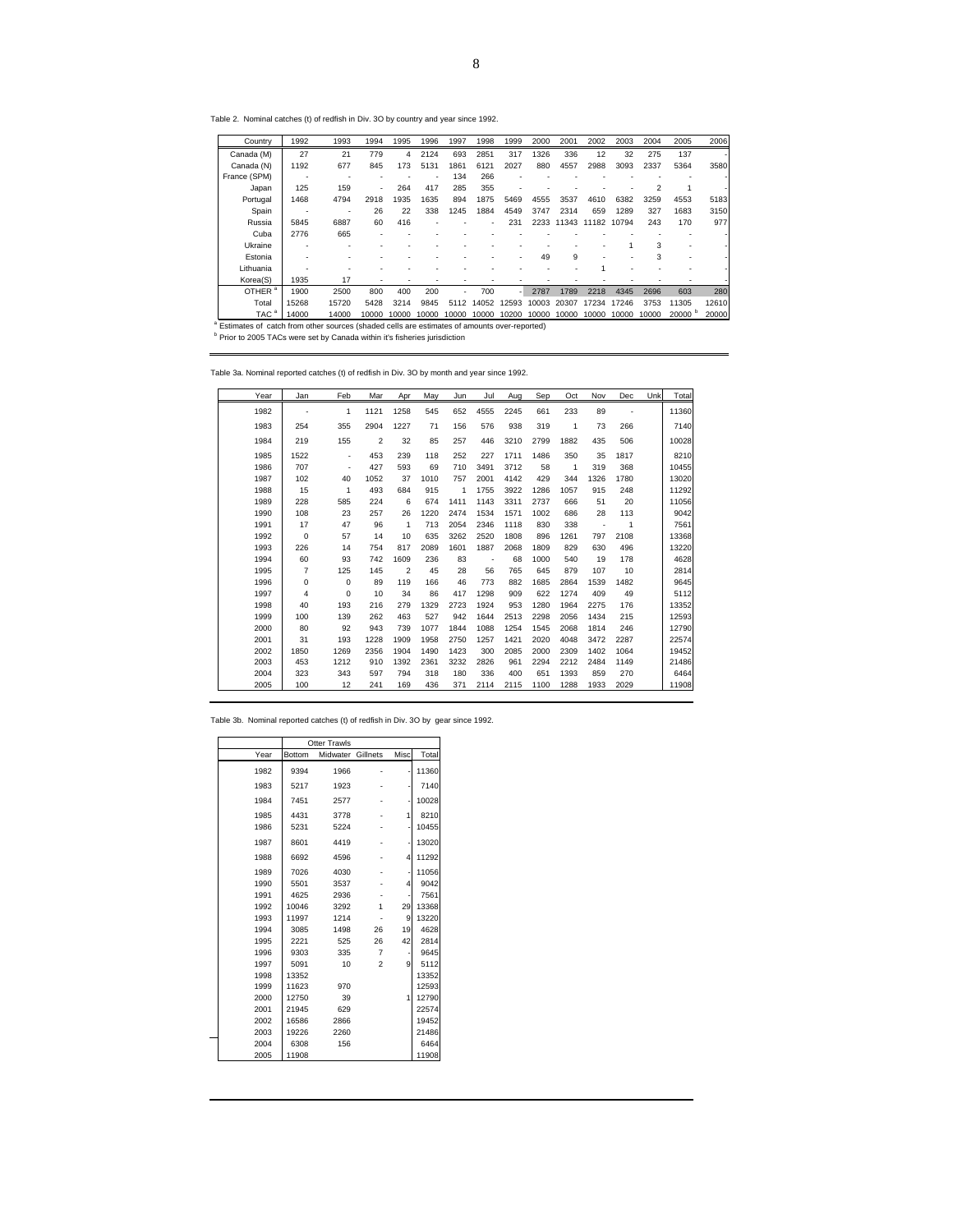Table 4. ANOVA results and regression coefficients from a multiplicative model utilized to derive a standardized catch rate series for Redfish in Div. 3O. Effort is DAYS FISHED. Analysis is for FLEETS IN THE NRA (2005 based on preliminary data).

| REGRESSION OF MULTIPLICATIVE MODEL<br>MULTIPLE R<br>MULTIPLE R SQUARED |                                 |               |                         | 0.784<br>0.615 |                          |         | CATEGORY                                       | CODE<br>93                                | VAR<br>#<br>28 | REG.<br><b>ODEF</b><br>$-0.430$ | ERR<br>0.320 | NO.<br>STD.<br>QB S | 10     |
|------------------------------------------------------------------------|---------------------------------|---------------|-------------------------|----------------|--------------------------|---------|------------------------------------------------|-------------------------------------------|----------------|---------------------------------|--------------|---------------------|--------|
|                                                                        | <u>.</u>                        |               |                         |                |                          |         |                                                | 94                                        | 29             | $-0.801$                        | 0.324        |                     | 9      |
| ANALYSIS OF VARIANCE                                                   |                                 |               |                         |                |                          |         |                                                | 95                                        | 30             | $-1.068$                        | 0.330        |                     | 8      |
|                                                                        | <u> - - - - - - - - - - - -</u> |               | - - - - - - - - -       |                |                          |         |                                                | 96                                        | 31             | $-1.092$                        | 0.350        |                     | 4      |
| SOURCE OF                                                              |                                 | SUMS OF       |                         | MEAN           |                          |         |                                                | 97                                        | 32             | $-0.832$                        | 0.333        |                     | 7      |
| VARIATION                                                              | DF                              | SQUARES       |                         |                | SQUARE F-VALUE           |         |                                                | 98                                        | 33             | $-0.465$                        | 0.318        |                     | 13     |
| ---------                                                              | $\overline{a}$                  | - - - - - - - |                         | ------         | <u>.</u>                 |         |                                                | 99                                        | 34             | $-0.480$                        | 0.324        |                     | 9      |
| INTERCEPT                                                              | 1                               | 1.49E3        |                         | 1.49E3         |                          |         |                                                | 100                                       | 35             | $-0.406$                        | 0.312        |                     | 19     |
| <b>REGRESSION</b>                                                      | 40                              | 3.85E1        |                         | $9.64E - 1$    | 7.136                    |         |                                                | 101                                       | 36             | $-0.383$                        | 0.310        |                     | 24     |
| Cntry Gear TC                                                          | 7                               | 5.65E0        |                         | $8.07E - 1$    | 5.979                    |         |                                                | 102                                       | 37             | $-0.624$                        | 0.314        |                     | 31     |
| Month                                                                  | 11                              | 1.95E0        |                         | 1.77E-1        | 1.310                    |         |                                                | 103                                       | 38             | $-0.427$                        | 0.310        |                     | 39     |
| Bycatch                                                                | 4                               | 4.49E0        |                         | 1.12E0         | 8.307                    |         |                                                | 104                                       | 39             | $-0.724$                        | 0.336        |                     | 7      |
| Year                                                                   | 18                              | 6.44E0        |                         | $3.58E - 1$    | 2.648                    |         |                                                | 105                                       | 40             | $-0.653$                        | 0.318        |                     | 11     |
| RESIDUALS                                                              | 179                             | 2.42E1        |                         | $1.35E - 1$    |                          |         |                                                | LEGEND FOR ANOVA RESULTS:                 |                |                                 |              |                     |        |
| TOTAL                                                                  | 220                             | 1.56E3        |                         |                |                          |         |                                                | CGT CODES: All Vessels are Stern Trawlers |                |                                 |              |                     |        |
|                                                                        |                                 |               | REGRESSION COEFFICIENTS |                |                          |         | $17126 = EU/Prt$                               |                                           |                | Otter Trawl                     | TC 6         |                     |        |
|                                                                        |                                 | VAR           | REG.                    | STD.           | NO.                      |         |                                                | $19125 = EU/Spn$                          |                | $\blacksquare$                  | TC 5         |                     |        |
| <b>CATEGORY</b>                                                        | <b>CODE</b>                     | #             | <b>COEF</b>             | ERR            | <b>OBS</b>               |         | $26126 = KOR$                                  |                                           |                | $\mathbf{u}$                    | TC 6         |                     |        |
| .                                                                      | ----                            | - - -         | ----                    | $\ddotsc$      | $\overline{\phantom{a}}$ |         | $26127 =$                                      | $\mathbf{H}$                              |                |                                 | TC 7         |                     |        |
| Cntry   Gear   TC                                                      | 17126                           | INT           | 3,106                   | 0.308          | 220                      |         | $34126 = RUS$                                  |                                           |                | п                               | TC 6         |                     |        |
| Month                                                                  | 6                               |               |                         |                |                          |         | $34127 =$                                      | $\mathbf{u}$                              |                |                                 | TC 7         |                     |        |
| Bycatch                                                                | 95                              |               |                         |                |                          |         | $34156 =$                                      | $\mathbf{u}$                              | Midwater Trawl |                                 | TC 6         |                     |        |
| Year                                                                   | 87                              |               |                         |                |                          |         | $34157 =$                                      | $\mathbf u$                               | $\mathbf{u}$   |                                 | TC 7         |                     |        |
| (1)                                                                    | 19125                           | 1             | 0.602                   | 0.104          | 19                       |         |                                                |                                           |                |                                 |              |                     |        |
|                                                                        | 25126                           | 2             | 0.215                   | 0.289          | 7                        |         |                                                | PREDICTED CATCH RATE                      |                |                                 |              |                     |        |
|                                                                        | 26127                           | 3             | 0.332                   | 0.212          | 16                       |         |                                                |                                           |                |                                 |              |                     |        |
|                                                                        | 34126                           | 4             | 0.259                   | 0.096          | 34                       |         |                                                | LN TRANSFORM                              |                | RETRANSFORMED                   |              |                     |        |
|                                                                        | 34127                           | 5             | 0.302                   | 0.130          | 14                       | YEAR    | MEAN                                           | S.E.                                      | MEAN           |                                 | S.E.         | CATCH.              | EFFORT |
|                                                                        | 34156                           | 6             | 0.240                   | 0.151          | 10                       | - - - - | $- - - -$                                      | $- - -$                                   | $- - - -$      |                                 | $- - - -$    | -----               |        |
|                                                                        | 34157                           | 7             | 0.368                   | 0.153          | 8                        | 1987    | 3,1061                                         | 0.0947                                    | 22.792         |                                 | 6.869        | 87                  | 4      |
| (2)                                                                    | $\mathbf{1}$                    | 8             | $-0.304$                | 0.153          | 10                       | 1988    | 2.5678                                         | 0.0901                                    | 13,335         |                                 | 3.926        | 88                  | 7      |
|                                                                        | 2                               | 9             | $-0.191$                | 0.141          | 11                       | 1989    | 2.7325                                         | 0.0830                                    | 15,779         |                                 | 4.464        | 89                  | 6      |
|                                                                        | 3                               | 10            | $-0.080$                | 0.121          | 19                       | 1990    | 2.9697                                         | 0.0808                                    | 20,024         |                                 | 5.595        | 90                  | 4      |
|                                                                        | 4                               | 11            | $-0.022$                | 0.123          | 15                       | 1991    | 2.7770                                         | 0.2265                                    | 15.348         |                                 | 6.927        | 91                  | 6      |
|                                                                        | 5                               | 12            | 0.130                   | 0.115          | 19                       | 1992    | 2.4607                                         | 0.0340                                    | 12.324         |                                 | 2,261        | 92                  | 7      |
|                                                                        | 7                               | 13            | 0.103                   | 0.123          | 16                       | 1993    | 2.6761                                         | 0.0196                                    | 15,396         |                                 | 2.153        | 93                  | 6      |
|                                                                        | 8                               | 14            | 0.106                   | 0.113          | 22                       | 1994    | 2.3048                                         | 0.0221                                    | 10.607         |                                 | 1.573        | 94                  | 9      |
|                                                                        | 9                               | 15            | 0.047                   | 0.113          | 22                       | 1995    | 2.0384                                         | 0.0255                                    | 8.113          |                                 | 1,290        | 95                  | 12     |
|                                                                        | 10                              | 16            | 0.020                   | 0.112          | 23                       | 1996    | 2.0146                                         | 0.0400                                    | 7.865          |                                 | 1.562        | 96                  | 12     |
|                                                                        | 11                              | 17            | $-0.008$                | 0.114          | 22                       | 1997    | 2.2739                                         | 0.0363                                    | 10.212         |                                 | 1.934        | 97                  | 9      |
|                                                                        | 12                              | 18            | $-0.064$                | 0.121          | 17                       | 1998    | 2.6406                                         | 0.0206                                    | 14,852         |                                 | 2,128        | 98                  | 7      |
| (3)                                                                    | 65                              | 19            | $-0.620$                | 0.127          | 18                       | 1999    | 2.6266                                         | 0.0237                                    | 14.622         |                                 | 2.244        | 99                  | 7      |
|                                                                        | 65                              | 20            | $-0.432$                | 0.106          | 21                       | 2000    | 2.6997                                         | 0.0173                                    | 15.782         |                                 | 2.071        | 100                 | 6      |
|                                                                        | 75                              | 21            | $-0.342$                | 0.097          | 24                       | 2001    | 2.7236                                         | 0.0162                                    | 16.173         |                                 | 2,056        | 101                 | 6      |
|                                                                        | 85                              | 22            | $-0.090$                | 0.073          | 62                       | 2002    | 2.5817                                         | 0.0183                                    | 14,018         |                                 | 1.894        | 102                 | 7      |
| (4)                                                                    | 88                              | 23            | $-0.538$                | 0.290          | 4                        | 2003    | 2.6791                                         | 0.0175                                    | 15.459         |                                 | 2.041        | 103                 | 7      |
|                                                                        | 89                              | 24            | $-0.374$                | 0.248          | 6                        | 2004    | 2.3819                                         | 0.0309                                    | 11,407         |                                 | 1.996        | 104                 | 9      |
|                                                                        | 90                              | 25            | $-0.136$                | 0.289          | 4                        | 2005    | 2.5530                                         | 0.0222                                    | 13,596         |                                 | 2.019        | 105                 | 8      |
|                                                                        | 91                              | 26            | $-0.329$                | 0.434          | 1                        |         |                                                |                                           |                |                                 |              |                     |        |
|                                                                        | 92                              | 27            | $-0.645$                | 0.270          | 10                       |         | AVERAGE C.V. FOR THE RETRANSFORMED MEAN: 0.199 |                                           |                |                                 |              |                     |        |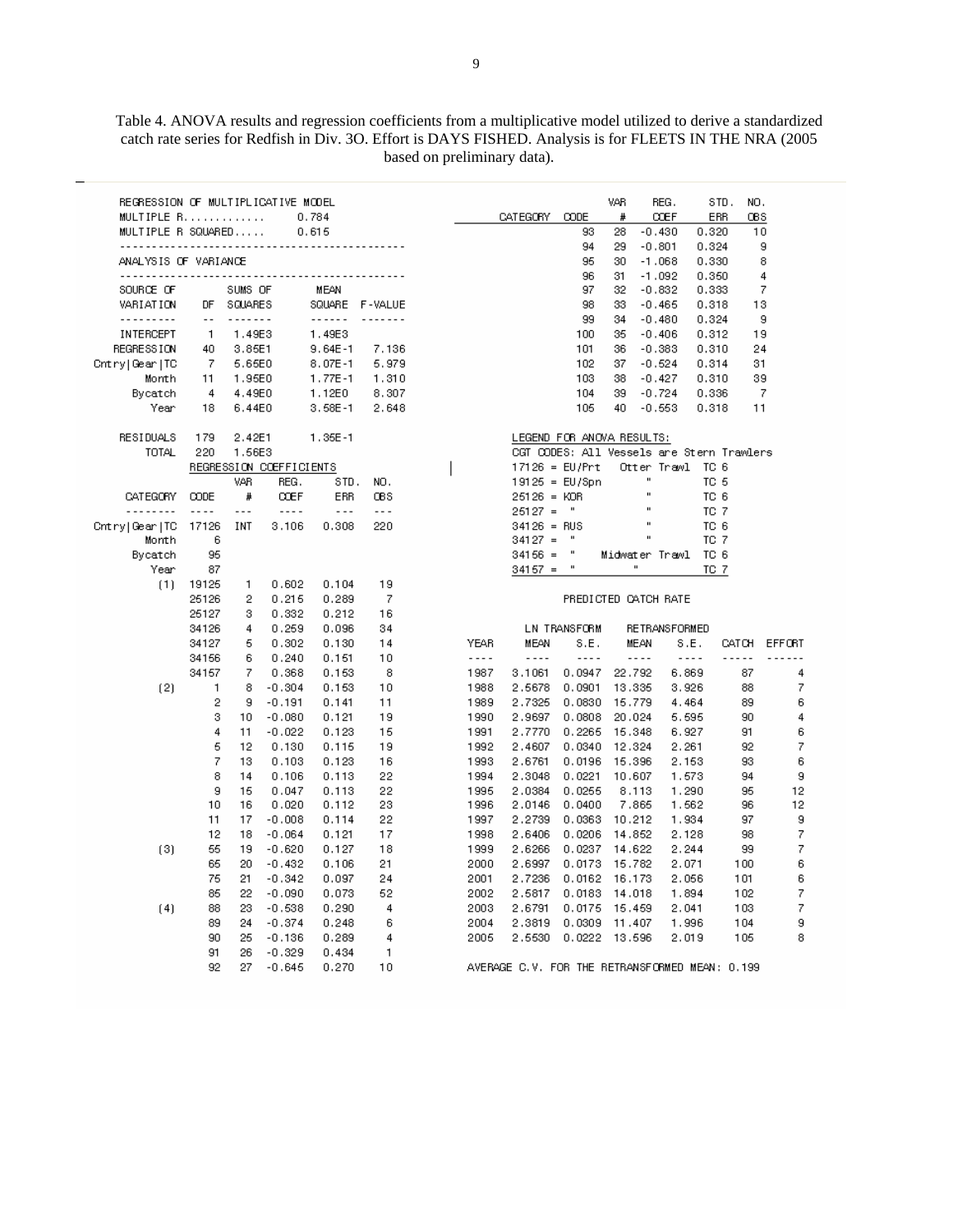Table 5. ANOVA results and regression coefficients from a multiplicative model utilized to derive a standardized catch rate series for Redfish in Div. 3O. Effort is DAYS FISHED. Analysis is for CANADIAN fleets (2006 based on preliminary data).

| REGRESSION OF MULTIPLICATIVE MODEL |                          |          |                         |                        |          |
|------------------------------------|--------------------------|----------|-------------------------|------------------------|----------|
| MULTIPLE R<br>MULTIPLE R SQUARED   |                          |          |                         | 0.777<br>0.603         |          |
|                                    |                          |          |                         |                        |          |
| ANALYSIS OF VARIANCE               |                          |          |                         |                        |          |
|                                    |                          |          |                         |                        |          |
| SOURCE OF                          |                          | SUMS OF  |                         | MEAN                   |          |
| VARIATION                          | DF.                      | SQUARES  |                         | SQUARE                 | F-VALUE  |
| .                                  | $\overline{\phantom{a}}$ | <u>.</u> |                         | $\cdots \cdots \cdots$ | <u>.</u> |
| INTERCEPT                          | $\overline{1}$           | 1.40E3   |                         | 1.40E3                 |          |
|                                    |                          |          |                         |                        |          |
| REGRESSION                         | - 67                     | 5.43E1   |                         | $9.62E - 1$            | 5.115    |
| Cntry Gear TC                      | -8                       | 7.79E0   |                         | $9.74E - 1$            | 5.233    |
| Month                              | -9                       | 3.08E0   |                         | $3.42E - 1$            | 1,839    |
| Bycatch                            | 4                        | 5.77E0   |                         | 1.44E0                 | 7.748    |
| Year                               | 36.                      | 2.40E1   |                         | 6.67E-1                | 3.580    |
| <b>RESIDUALS</b>                   | 192                      | 3.67E1   |                         | 1.86E-1                |          |
| TOTAL                              | 250                      | 1.49E3   |                         |                        |          |
|                                    |                          |          | REGRESSION COEFFICIENTS |                        |          |
|                                    |                          | VAR.     | REG.                    | STD.                   | NO.      |
| CATEGORY                           | <b>CODE</b>              | #        | <b>ODEF</b>             | ERR                    | ŒS       |
| .                                  | ----                     | - - -    | $- - - -$               | $- - -$                |          |
| Cntry Gear TC                      | 3125                     | INT      | 2,609                   | 0.493                  | 250      |
| Month                              | 9                        |          |                         |                        |          |
| Bycatch                            | 95                       |          |                         |                        |          |
| Year                               | 60                       |          |                         |                        |          |
| (1)                                | 2114                     | 1.       | $-0.146$                | 0.223                  | 13       |
|                                    | 2125                     | $^{2}$   | 0.316                   | 0.182                  | 14       |
|                                    | 3114                     | з        | 0.114                   | 0.127                  | 61       |
|                                    | 3121                     | 4        | $-0.211$                | 0.154                  | 18       |
|                                    | 3123                     | 5        | $-0.462$                | 0.125                  | 49       |
|                                    | 3124                     | 6        | 0.056                   | 0.125                  | 51       |
|                                    | 3154                     | 7        | 0.054                   | 0.262                  | 5        |
|                                    | 3155                     | 8        | 0.177                   | 0.226                  | 10       |
| $^{(2)}$                           | з                        | 9        | $-0.534$                | 0.256                  | 6        |
|                                    | 4                        | 10       | $-0.489$                | 0.159                  | 13       |
|                                    | 6                        | 11       | $-0.183$                | 0.134                  | 21       |
|                                    | 6                        | 12       | $-0.282$                | 0.115                  | 28       |
|                                    | 7                        | 13       | $-0.166$                | 0.111                  | 35       |
|                                    | 8                        | 14       | $-0.237$                | 0.106                  | 34       |
|                                    | 10                       | 15       | $-0.117$                | 0.102                  | 40       |
|                                    | 11                       | 16       | $-0.070$                | 0.124                  | 21       |
|                                    | 12                       | 17       | $-0.053$                | 0.158                  | 11       |
| (3)                                | 66                       | 18       | $-0.747$                | 0.219                  | 10       |
|                                    | 65                       | 19       | $-0.373$                | 0.190                  | 8        |
|                                    | 75                       | 20       | $-0.641$                | 0.145                  | 14       |
|                                    | 85                       | 21.      | $-0.312$                | 0.098                  | 33       |
| $^{(4)}$                           | 61                       | 22       | 0.102                   | 0.482                  | 6        |
|                                    | 62                       | 23       | 0.024                   | 0.496                  | 5        |
|                                    | 63                       | 24       | $-0.269$                | 0.501                  | 6        |

| <b>CATEGORY</b> | CODE | #  | <b>CCEF</b> | ERR   | <b>OBS</b> |
|-----------------|------|----|-------------|-------|------------|
|                 | 64   | 25 | 0.024       | 0.609 | 2          |
|                 | 67   | 26 | 0.126       | 0.505 | 5          |
|                 | 70   | 27 | $-0.276$    | 0.586 | 2          |
|                 | 71   | 28 | 0.256       | 0.628 | 1          |
|                 | 72   | 29 | $-0.382$    | 0.515 | 5          |
|                 | 74   | 30 | $-0.807$    | 0.682 | 1          |
|                 | 76   | 31 | $-0.343$    | 0.661 | 1          |
|                 | 76   | 32 | $-0.007$    | 0.607 | 10         |
|                 | 77   | 33 | $-0.146$    | 0.495 | 12         |
|                 | 78   | 34 | $-0.184$    | 0.493 | 10         |
|                 | 79   | 35 | 0.184       | 0.500 | 11         |
|                 | 80   | 36 | $-0.081$    | 0.510 | 6          |
|                 | 81   | 37 | 0.347       | 0.614 | 7          |
|                 | 82   | 38 | 0.246       | 0.678 | 2          |
|                 | 84   | 39 | 0.603       | 0.653 | 1          |
|                 | 86   | 40 | 0.211       | 0.669 | 1          |
|                 | 87   | 41 | 0.378       | 0.661 | 1          |
|                 | 88   | 42 | 0.162       | 0.661 | 1          |
|                 | 92   | 43 | $-0.466$    | 0.600 | 2          |
|                 | 93   | 44 | $-0.087$    | 0.606 | 2          |
|                 | 94   | 45 | 1.475       | 0.616 | 2          |
|                 | 95   | 46 | 0.122       | 0.605 | 2          |
|                 | 96   | 47 | $-0.479$    | 0.616 | 12         |
|                 | 97   | 48 | $-0.699$    | 0.516 | 12         |
|                 | 98   | 49 | 0.300       | 0.617 | 19         |
|                 | 99   | 60 | $-0.023$    | 0.620 | 14         |
|                 | 100  | 51 | $-0.404$    | 0.544 | 5          |
|                 | 101  | 52 | 0.255       | 0.520 | 16         |
|                 | 102  | 53 | 0.348       | 0.520 | 16         |
|                 | 103  | 54 | 0.483       | 0.524 | 15         |
|                 | 104  | 55 | 0.478       | 0.529 | 11         |
|                 | 105  | 56 | 0.498       | 0.520 | 14         |
|                 | 106  | 57 | 0.449       | 0.527 | 11         |
|                 |      |    |             |       |            |

|                 |                | LEGEND FOR ANOVA RESULTS: |                          |      |  |
|-----------------|----------------|---------------------------|--------------------------|------|--|
| OGT CODES:      |                |                           |                          |      |  |
| $2114 = Can(M)$ |                |                           | (Side) Otter Trawl  TC 4 |      |  |
| $2125 =$        | $\mathbf{u}$   | (Stern) Otter Trawl TC 5  |                          |      |  |
| $3114 = Can(N)$ |                |                           | (Side) Otter Trawl       | TC 4 |  |
| $3121 =$        | $\blacksquare$ | (Stern)                   | $\blacksquare$           | TC 1 |  |
| $3123 =$        | $\blacksquare$ | $\blacksquare$            | $\mathbf{u}$             | TC 3 |  |
| $3124 =$        | $\blacksquare$ | $\blacksquare$            | $\blacksquare$           | TC 4 |  |
| $3154 =$        | $\mathbf{u}$   | $\blacksquare$            | Midwater Trawl TC 4      |      |  |
| 3155<br>$=$     | $\blacksquare$ | $\blacksquare$            | $\mathbf{u}$             | TC.  |  |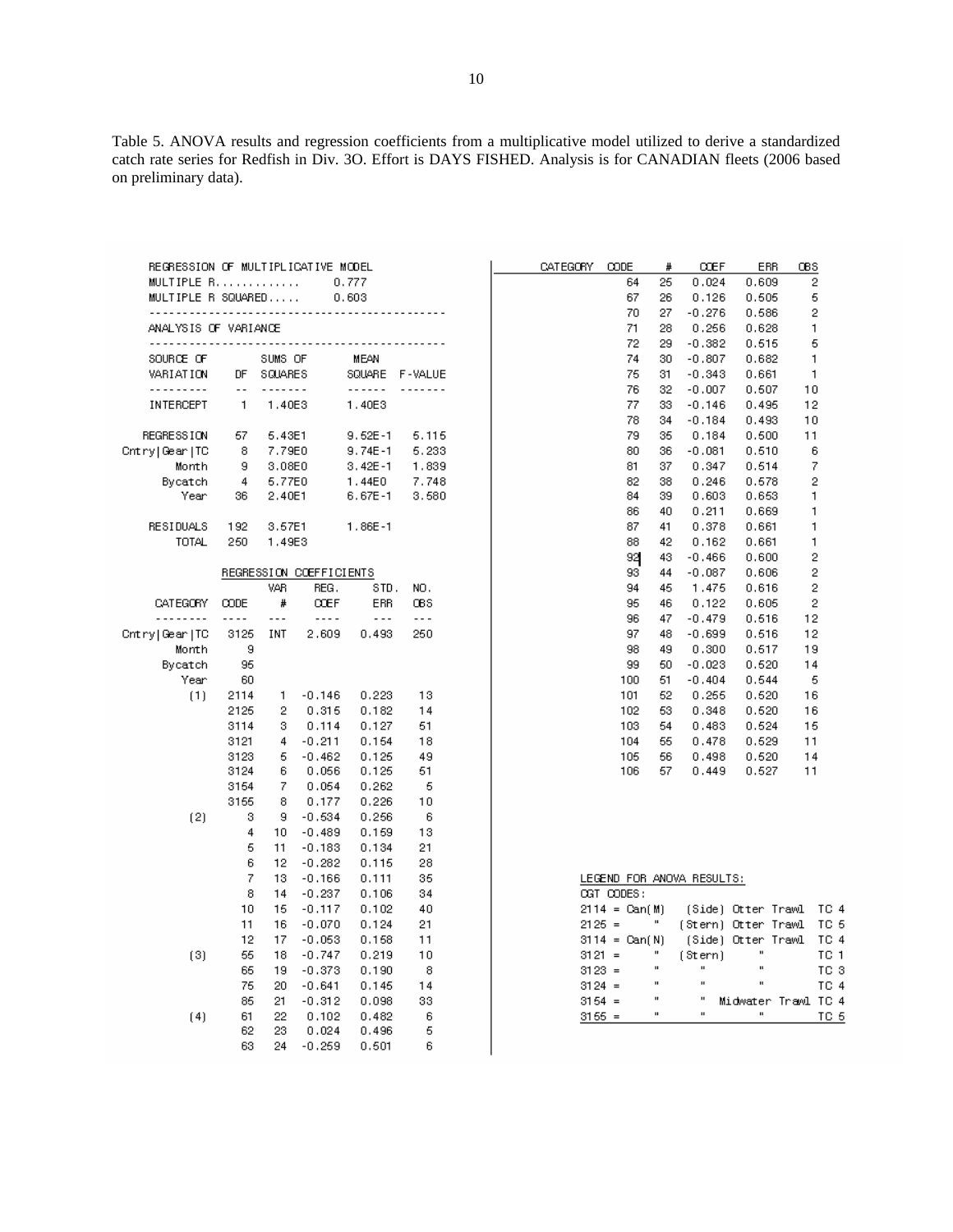# Table 6. Standardized catch rate index for Redfish in Div. 3O from a multiplicative model utilizing DAYS FISHED as a measure of effort. Index is for CANADIAN fleets (2006 based on preliminary data). PREDICTED CATCH RATE

|      |             | LN TRANSFORM |             | RETRANSFORMED |       |                |
|------|-------------|--------------|-------------|---------------|-------|----------------|
| YEAR | <b>MEAN</b> | S.E.         | <b>MEAN</b> | S.E.          | CATCH | <b>EFFORT</b>  |
|      | $- - - -$   | $- - - -$    | $- - - -$   | $- - - -$     |       |                |
| 1960 | 2.6092      | 0.2430       | 13.205      | 6.148         | 60    | 5              |
| 1961 | 2.7111      | 0.0757       | 15.905      | 4.305         | 61    | $\overline{4}$ |
| 1962 | 2.6331      | 0.0628       | 14.808      | 3.662         | 62    | $\overline{4}$ |
| 1963 | 2.3500      | 0.0534       | 11.209      | 2.562         | 63    | $\epsilon$     |
| 1964 | 2.6330      | 0.1672       | 14.049      | 5.526         | 64    | 5              |
| 1967 | 2.7354      | 0.0529       | 16.483      | 3.752         | 67    | $\overline{4}$ |
| 1970 | 2.3335      | 0.1141       | 10.695      | 3.520         | 70    | 7              |
| 1971 | 2.8655      | 0.2426       | 17.066      | 7.939         | 71    | $\overline{4}$ |
| 1972 | 2.2270      | 0.0728       | 9.816       | 2.608         | 72    | 7              |
| 1974 | 1.8018      | 0.2571       | 5.848       | 2.791         | 74    | 13             |
| 1975 | 2.2662      | 0.2177       | 9.491       | 4.208         | 75    | 8              |
| 1976 | 2.6024      | 0.0306       | 14.594      | 2.540         | 76    | 5              |
| 1977 | 2.4635      | 0.0320       | 12.693      | 2.257         | 77    | 6              |
| 1978 | 2.4252      | 0.0376       | 12.181      | 2.346         | 78    | 6              |
| 1979 | 2.7936      | 0.0286       | 17.686      | 2.978         | 79    | $\overline{4}$ |
| 1980 | 2.5284      | 0.0421       | 13.475      | 2.743         | 80    | б              |
| 1981 | 2.9565      | 0.0386       | 20.710      | 4.040         | 81    | $\overline{4}$ |
| 1982 | 2.8556      | 0.1044       | 18.114      | 5.719         | 82    | 5              |
| 1984 | 3.2123      | 0.2151       | 24.477      | 10.793        | 84    | $\mathbf{3}$   |
| 1986 | 2.8205      | 0.1986       | 16.680      | 7.095         | 86    | 5              |
| 1987 | 2.9868      | 0.2177       | 19.510      | 8.649         | 87    | $\overline{4}$ |
| 1988 | 2.7710      | 0.2177       | 15.723      | 6.970         | 88    | 6              |
| 1992 | 2.1435      | 0.1293       | 8.777       | 3.064         | 92    | 10             |
| 1993 | 2.5221      | 0.1327       | 12.794      | 4.521         | 93    | 7              |
| 1994 | 4.0839      | 0.1399       | 60.777      | 22.011        | 94    | $\overline{2}$ |
| 1995 | 2.7316      | 0.1233       | 15.851      | 5.412         | 95    | 6              |
| 1996 | 2.1300      | 0.0259       | 9.121       | 1.461         | 96    | 11             |
| 1997 | 1.9106      | 0.0275       | 7.318       | 1.207         | 97    | 13             |
| 1998 | 2.9089      | 0.0236       | 19.898      | 3.049         | 98    | 5              |
| 1999 | 2.5859      | 0.0352       | 14.322      | 2.669         | 99    | 7              |
| 2000 | 2.2047      | 0.0508       | 9.706       | 2.167         | 100   | 10             |
| 2001 | 2.8642      | 0.0283       | 18.983      | 3.181         | 101   | 5              |
| 2002 | 2.9569      | 0.0291       | 20.820      | 3.533         | 102   | 5              |
| 2003 | 3.0922      | 0.0297       | 23.828      | 4.089         | 103   | $\overline{4}$ |
| 2004 | 3.0876      | 0.0370       | 23.630      | 4.518         | 104   | $\overline{4}$ |
| 2005 | 3.1068      | 0.0258       | 24.225      | 3.875         | 105   | $\overline{4}$ |
| 2006 | 3.0580      | 0.0336       | 22.980      | 4.190         | 106   | 5              |

AVERAGE C.V. FOR THE RETRANSFORMED MEAN: 0.279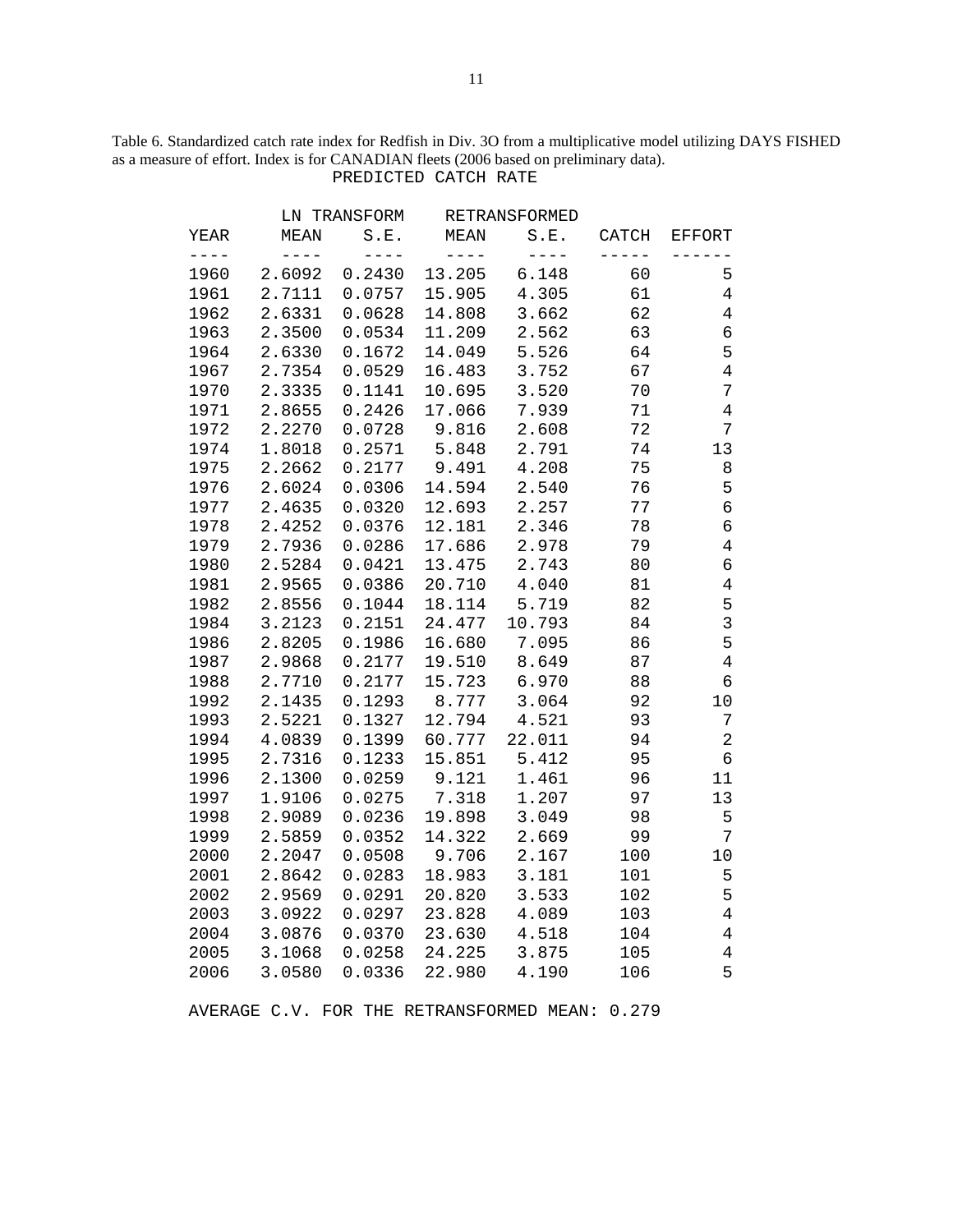Table 7. Commercial sampling of redfish catches from CAN (N) in 2005 and 2006.

|             |         | $\sqrt{ }$ |                     |                     |          |      |     |                     |  |  |
|-------------|---------|------------|---------------------|---------------------|----------|------|-----|---------------------|--|--|
|             |         |            | commercial sampling |                     | Landings |      |     |                     |  |  |
| month       | Samples | n          |                     | depth min depth max | Samples  | n    |     | depth min depth max |  |  |
| <b>APR</b>  | 6       | 1837       | 186                 | 412                 |          |      |     |                     |  |  |
| MAY         | 5       | 1513       | 184                 | 270                 |          |      |     |                     |  |  |
| <b>JUNE</b> | 10      | 2588       | 238                 | 576                 |          |      |     |                     |  |  |
| <b>JULY</b> | 15      | 3664       | 302                 | 531                 |          |      |     |                     |  |  |
| AUG         | 12      | 2871       | 335                 | 604                 | 12       | 3374 | 485 | 567                 |  |  |
| <b>SEPT</b> | 11      | 2540       | 431                 | 532                 | 2        | 644  | 448 | 457                 |  |  |
| <b>OCT</b>  | 13      | 3489       | 317                 | 509                 | 2        | 626  | 420 | 549                 |  |  |
| <b>NOV</b>  | 10      | 3050       | 360                 | 490                 |          |      |     |                     |  |  |
| <b>DEC</b>  |         | 98         | 339                 | 339                 |          |      |     |                     |  |  |

SUMMARY OF CAN (N) SAMPLING 2005

SUMMARY OF CAN (N) SAMPLING 2006

|             |         |      | commercial sampling |                     | Landings |      |     |                     |  |  |
|-------------|---------|------|---------------------|---------------------|----------|------|-----|---------------------|--|--|
| month       | Samples | n    |                     | depth min depth max | Samples  | n    |     | depth min depth max |  |  |
| <b>JAN</b>  |         | 3184 | 301                 | 392                 |          |      |     |                     |  |  |
| <b>MAR</b>  | 3       | 849  | 235                 | 402                 |          |      |     |                     |  |  |
| <b>APR</b>  | 13      | 3241 | 315                 | 585                 | 5        | 1615 | 357 | 494                 |  |  |
| MAY         |         |      |                     |                     |          | 313  | 512 | 512                 |  |  |
| <b>AUG</b>  | 3       | 284  | 333                 | 430                 | 6        | 943  | 466 | 561                 |  |  |
| <b>SEPT</b> | 3       | 769  | 402                 | 494                 | 3        | 991  | 388 | 549                 |  |  |
| OCT         | 2       | 516  | 523                 | 556                 |          |      |     |                     |  |  |
| NOV         | 4       | 1478 | 283                 | 311                 |          | 312  | 457 | 457                 |  |  |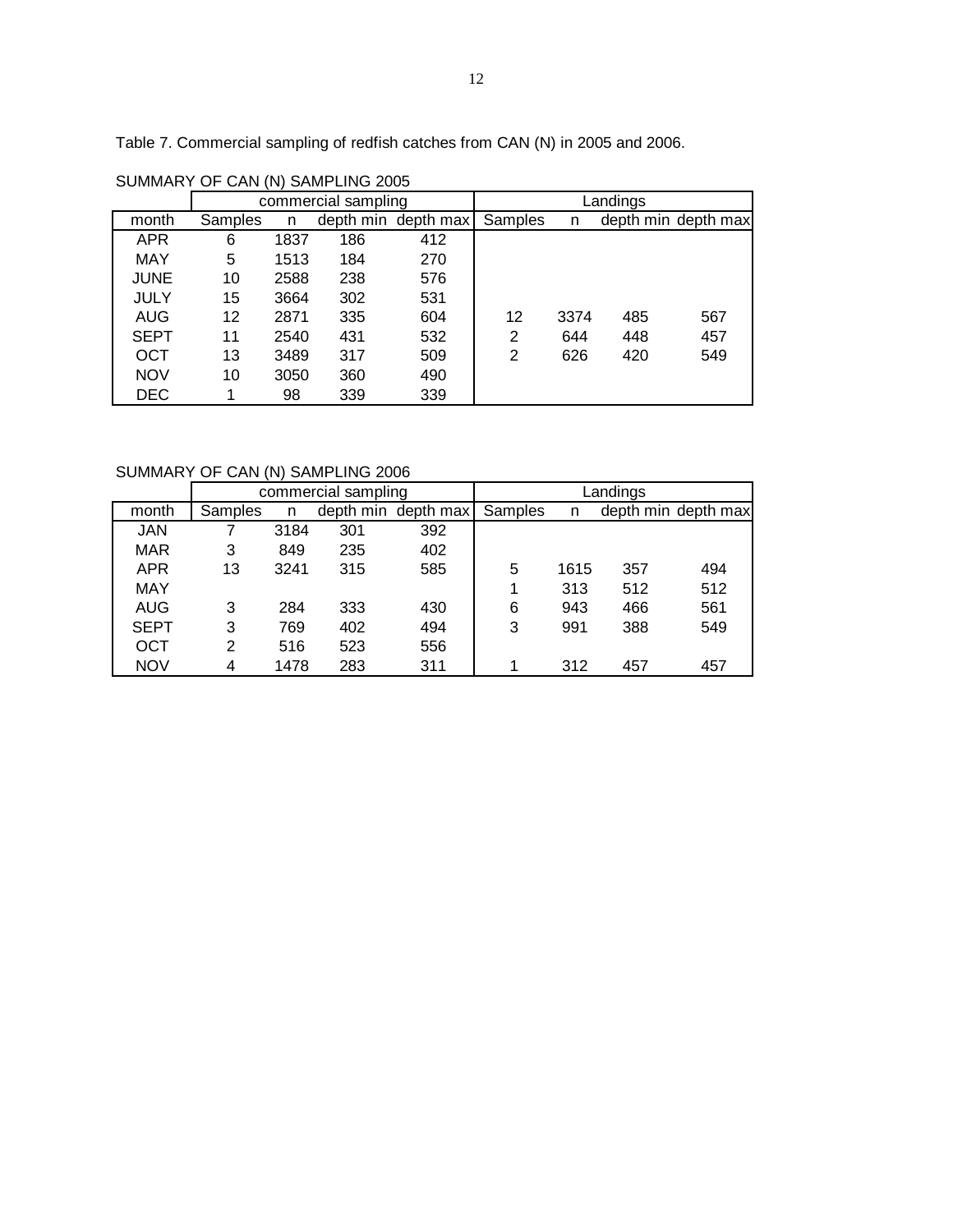Table 8. Mean number (upper panel) and weight (kg., lower panel) per standard tow from Canadian SPRING surveys in Div. 3O covering strata to 732 m (400 ftm.). Dashes (---)<br>represent unsampled strata. Number of successful s

|              |                             |                                     | %            |                        |                       |                                     |                         |                           |                     |                        |                             |                          |                          |                       |                        |                         |                           |                          |                                 |
|--------------|-----------------------------|-------------------------------------|--------------|------------------------|-----------------------|-------------------------------------|-------------------------|---------------------------|---------------------|------------------------|-----------------------------|--------------------------|--------------------------|-----------------------|------------------------|-------------------------|---------------------------|--------------------------|---------------------------------|
|              | Depth                       |                                     | Area         | May3-11                | May2-13               | May5-18                             | May14-22                | May13-27                  | May22-30            | May-Jun                | May-Jun                     | May-Jun                  | May-Jun                  | May-Jun               | May                    | May                     | May                       | May                      | May                             |
|              | Range                       | Area                                | within       | 1991-Q2                | 1992-Q2               | 1993-Q2                             | 1994-Q2                 | 1995-Q2                   | 1996-Q2             | 1997-Q2                | 1998-Q2                     | 1999-Q2                  | 2000-Q2                  | 2001-Q2               | 2002-Q2                | 2003-Q2                 | 2004-Q2                   | 2005-Q2                  | 2006-Q2                         |
| Stratum      | (M)                         | sq mi                               | <b>NRA</b>   | W <sub>105</sub>       | W119-20               | W136-7                              | W153                    | W168-69                   | W188                | W204                   | W221-2                      | W238                     | W315-16                  | W365,367              | W419,421               | W479-480                | W546-547                  |                          | W618-621 W693,A729              |
| 329          | 093-183                     | 1721                                | 0.00         | 13.3(9)                | 0.0(8)                | 0.0(6)                              | 169.6 (5)               | 19.6(5)                   | 0.0(6)              | 33.5(6)                | 0.0(7)                      | 0.3(6)                   | 0.0(5)                   | 0.0(5)                | 0.0(5)                 | 80.0(5)                 | 0.0(5)                    | 0.2(5)                   |                                 |
| 332          | 093-183                     | 1047                                | 0.00         | 35.5(6)                | 1.4(5)                | 0.0(4)                              | 0.0(4)                  | 1177.8 (4)                | 181.8 (4)           | 7.3(3)                 | 348.0(4)                    | 899.0 (4)                | 43.5(4)                  | 44.0(3)               | 23.7(3)                | 79.7 (3)                | 94.8(3)                   | 69.3(3)                  | $\overline{\phantom{a}}$        |
| 337          | 093-183                     | 948                                 | 0.00         | 607.2(5)               | 6.5(4)                | 3.0(2)                              | 0.0(3)                  | 3462.8(4)                 | 5.0(3)              | 2.0(3)                 | 703.5(4)                    | 339.0 (3)                | 207.5(4)                 | 48.7 (3)              | 2.7(3)                 | 429.7 (3)               | 1048.8(3)                 | 18.5(3)                  | $\hspace{0.05cm} \ldots$        |
| 339          | 093-183                     | 585                                 | 0.00         | 0.0(3)                 | 0.0(2)                | 0.0(2)                              | 0.0(2)                  | 0.0(2)                    | 0.0(2)              | 0.0(2)                 | 0.0(2)                      | 0.0(2)                   | 0.0(2)                   | 0.0(2)                | 0.5(2)                 | 0.0(2)                  | 0.0(2)                    | 0.5(2)                   | 0.4(2)                          |
| 354          | 093-183                     | 474                                 | 0.52         | 0.0(3)                 | 0.0(2)                | 2537.0 (2)                          | 0.0(2)                  | 0.0(3)                    | 2.5(2)              | 0.0(2)                 | 422.9 (2)                   | 1006.5(2)                | 4.5(2)                   | 81.1(2)               | 0.0(2)                 | 3.0(2)                  | 1.0(2)                    | 433.3 (2)                | $\overline{a}$                  |
| 333          |                             | 185-274 151(147                     | 0.00         | 1089.0(2)              | 3240.0 (2)            | 8184.5 (2)                          | 50275.0 (2)             | 979.5(2)                  | 870.1 (2)           | 231.9 (2)              | 4321.3 (2)                  | 5502.4 (2)               | 1355.9 (2)               | 1525.5 (2)            | 941.5(2)               | 534.3(2)                | 2759.2 (2)                | 5329.0 (2)               |                                 |
| 336<br>355   | 185-274<br>185-274          | 121<br>103                          | 0.00<br>0.72 | 187.5(2)<br>119.5(2)   | 688.5 (2)             | 4496.5 (2)<br>7307.0 (2)            | 9955.5(2)<br>5829.0 (2) | 83150.0 (2)<br>1928.0 (2) | 1360.6 (2)          | 139.1(2)<br>306.2(2)   | 34839.0 (2)<br>5152.0 (2)   | 1682.7 (2)               | 1714.3 (2)<br>4161.1 (2) | 1742.0 (2)            | 1048.0(2)<br>515.2(2)  | 1456.5(2)<br>1191.0 (2) | 12646.5 (2)<br>1321.6 (2) | 4701.9 (2)<br>643.6(2)   | $---$                           |
|              | 275-366                     | 92(96)                              | 0.00         |                        | 111.0(2)              |                                     | 1179.0 (2)              |                           | 36488.9 (2)         |                        |                             | 2191.6 (2)               | 3960.3 (2)               | 407.5(2)<br>730.9 (2) |                        |                         | 1387.1 (2)                |                          | ---<br>---                      |
| 334<br>335   | 275-366                     | 58                                  | 0.00         | 733.0 (2)<br>39.7(3)   | 223.0(2)              | 837.0 (2)                           | 6992.0 (2)              | 159.0 (2)                 | 1206.8(2)           | 286.2 (2)              | 733.5(2)<br>5796.0 (2)      | 2515.2 (2)               | 957.6(2)                 | 4730.6 (2)            | 916.5(2)<br>4291.9 (2) | 3154.1(2)               | 1037.1(2)                 | 2364.5 (2)<br>2563.6 (2) | $\hspace{0.05cm} \ldots$        |
|              | 275-366                     | 61                                  | 0.77         |                        | 265.3(3)              | 582.5 (2)                           |                         | 2267.0 (2)                | 15196.4 (2)         | 531.6 (2)              | 3990.2 (2)                  | 8671.3 (2)<br>9384.4 (2) | 24603.5 (2)              | 503.2(2)              | 2020.9 (2)             | 1155.1 (2)<br>521.3(2)  | 658.0(2)                  | 3515.6 (2)               | ---                             |
| 356<br>717   |                             | 367-549 93(166)                     | 0.00         | 444.0 (2)<br>1461.5(2) | 805.5(2)<br>324.0(2)  | 2552.5 (2)<br>279.0(2)              | 883.0 (2)<br>1269.0(2)  | 3980.0 (2)                | 4347.0 (2)          | 133.6(2)<br>3398.6 (2) | 483.6 (2)                   | 3239.6 (2)               | 740.9 (2)                | 139.5(2)              | 242.0(2)               |                         | 1349.7 (2)                | 1211.4 (2)               | ---                             |
| 719          | 367-549                     | 76                                  |              |                        |                       |                                     |                         | 312.5(2)                  | 597.0 (2)           |                        |                             |                          |                          |                       |                        | 584.0 (2)               | 326.5(2)                  |                          | ---                             |
|              | 367-549                     | 76                                  | 0.00<br>0.76 | 277.0(2)<br>176.0(2)   | 88.5(2)<br>4369.0 (2) | 497.5 (2)                           | 1985.0 (2)              | 331.0(2)                  | 440.5 (2)           | 374.3 (2)              | 1098.0 (2)                  | 1487.6 (2)<br>3263.2 (2) | 1685.1 (2)               | 1755.4 (2)            | 208.8(2)               | 602.5(2)<br>304.4(2)    |                           | 1346.0 (2)<br>566.2(2)   | $---$                           |
| 721          |                             | 550-731 111(134)                    | 0.00         |                        |                       | 449.0 (2)                           | 108.0(2)                | 7596.5 (2)                | 575.5(2)            | 262.6 (2)              | 543.0(2)                    |                          | 687.8 (2)                | 541.1(2)              | 94.7(2)                |                         | 116.5(2)                  |                          | $\overline{a}$                  |
| 718<br>720   | 550-731                     | 105                                 | 0.00         | 56.5(2)                | 17.5(2)               | 174.0(2)                            | 349.0(2)                | 15.5(2)                   | 47.8(2)             | 60.8(2)                | 79.3(3)                     | 35.4(3)                  | 369.0(3)                 | 22.5(2)<br>52.1(2)    | 79.0(2)                | 0.0(2)                  | 30.2(2)                   | 55.1(2)                  | $\overline{\phantom{a}}$        |
| 722          | 550-731                     | 93                                  | 0.76         | 35.5(2)<br>186.5(2)    | 113.0(2)              | 24.0(2)                             | 34.5(2)<br>327.5(2)     | 40.0 $(2)$                | 284.6 (2)           | 63.2(2)                | 35.6(2)<br>334.0 (2)        | 221.3 (2)                | 53.6(2)<br>640.2(2)      | 447.9 (2)             | 93.1(2)                | 31.5(2)                 | 42.0(2)                   | 23.1(2)<br>60.9(2)       |                                 |
|              | Total:                      | 6011                                | 8.25         |                        | 79.0 (2)              | 76.0(2)                             |                         | 17.0(2)                   | 80.0(2)             | 91.8(2)                |                             | 47.5(2)                  |                          |                       | 86.7(2)                | 71.9(2)                 | 69.5(2)                   |                          |                                 |
|              | Upper (95% CI)              |                                     |              | 465.3                  | 495.8                 | 1955.9                              | 3238.5                  | 4318.0                    | 8884.4              | 1255.6                 | 10277.2                     | 1348.6                   | 895.5                    | 288.5                 | 234.6                  | 490.9                   | 1861.6                    | 1909.1                   |                                 |
|              | Weighted mean (by area)     |                                     |              | 190.99                 | 180.3                 | 698.4                               | 1748.5                  | 2662.6                    | 953.2               | 141.7                  | 1250.0                      | 869.5                    | 571.3                    | 204.7                 | 149.3                  | 263.6                   | 610.9                     | 443.6                    |                                 |
|              | Lower (95% CI)              |                                     |              | $-83.3$                | $-135.1$              | $-559.1$                            | 258.6                   | 1007.2                    | $-6978.1$           | $-972.1$               | $-7777.3$                   | 390.4                    | 247.1                    | 121.0                 | 64.1                   | 36.3                    | $-639.8$                  | $-1021.9$                |                                 |
|              |                             | SURVEY ABUNDANCE(x10 <sup>b</sup> ) |              | 155.4                  | 146.7                 | 568.3                               | 1445.8                  | 2201.7                    | 788.2               | 117.2                  | 1033.6                      | 719.0                    | 472.4                    | 169.3                 | 123.5                  | 218.0                   | 505.1                     | 366.8                    |                                 |
|              | <b>ABUNDANCE within NRA</b> |                                     |              | 7.3                    | 42.0                  | 181.1                               | 69.1                    | 106.1                     | 405.0               | 7.0                    | 100.2                       | 143.6                    | 213.3                    | 18.8                  | 19.9                   | 18.7                    | 19.4                      | 49.1                     |                                 |
|              |                             |                                     |              |                        |                       |                                     |                         |                           |                     |                        |                             |                          |                          |                       |                        |                         |                           |                          |                                 |
|              |                             |                                     |              |                        |                       |                                     |                         |                           |                     |                        |                             |                          |                          |                       |                        |                         |                           |                          |                                 |
| % within NRA |                             |                                     |              | 4.7                    | 28.6                  | 31.9                                | 4.8                     | 4.8                       | 51.4                | 6.0                    | 9.7                         | 20.0                     | 45.2                     | 11.1                  | 16.1                   | 8.6                     | 3.8                       | 13.4                     |                                 |
|              |                             |                                     |              |                        |                       | Campelen Trawl Equivalent 1991-1995 |                         |                           | <del>◁□□□ □□□</del> |                        | Campelen Trawl 1996-Present |                          |                          |                       |                        |                         |                           |                          |                                 |
| 329          | 093-183                     | 1721                                | 0.00         | 0.3(9)                 | 0.0(8)                | 0.0(6)                              | 11.2(5)                 | 0.5(5)                    | 0.0(6)              | 1.0(6)                 | 0.0(7)                      | 0.0(6)                   | 0.0(5)                   | 0.0(5)                | 0.0(5)                 | 3.0(5)                  | 0.0(5)                    | 0.0(5)                   | $\overline{a}$                  |
| 332          | 093-183                     | 1047                                | 0.00         | 0.7(6)                 | 0.2(5)                | 0.0(4)                              | 0.0(4)                  | 148.5(4)                  | 11.9(4)             | 0.3(3)                 | 49.1 (4)                    | 238.5(4)                 | 1.7(4)                   | 2.3(3)                | 3.1(3)                 | 10.3(3)                 | 5.5(3)                    | 3.6(3)                   | $\overline{a}$                  |
| 337          | 093-183                     | 948                                 | 0.00         | 16.0(5)                | 1.5(4)                | 0.9(2)                              | 0.0(3)                  | 335.0 (4)                 | 0.1(3)              | 0.1(3)                 | 75.9(4)                     | 29.5(3)                  | 14.5(4)                  | 4.7(3)                | 0.0(3)                 | 58.3(3)                 | 152.1(3)                  | 2.4(3)                   | $\hspace{0.05cm} \ldots$        |
| 339          | 093-183                     | 585                                 | 0.00         | 0.0(3)                 | 0.0(2)                | 0.0(2)                              | 0.0(2)                  | 0.0(2)                    | 0.0(2)              | 0.0(2)                 | 0.0(2)                      | 0.0(2)                   | 0.0(2)                   | 0.0(2)                | 0.0(2)                 | 0.0(2)                  | 0.0(2)                    | 0.2(2)                   | $0.0 -$                         |
| 354          | 093-183                     | 474                                 | 0.52         | 0.0(3)                 | 0.0(2)                | 284.6 (2)                           | 0.0(2)                  | 0.0(3)                    | 0.0(2)              | 0.0(2)                 | 109.4(2)                    | 28.7(2)                  | 0.1(2)                   | 8.4(2)                | 0.0(2)                 | 0.7(2)                  | 0.2(2)                    | 43.2(2)                  | $\overline{\phantom{a}}$        |
| 333          |                             | 185-274 151(147)                    | 0.00         | 120.8(2)               | 404.0 (2)             | 1339.7 (2)                          | 5428.5 (2)              | 113.5(2)                  | 120.4(2)            | 20.2(2)                | 696.3 (2)                   | 797.6 (2)                | 236.2(2)                 | 225.7(2)              | 154.9(2)               | 71.3(2)                 | 426.0 (2)                 | 705.6 (2)                | $\overline{\phantom{a}}$        |
| 336          | 185-274                     | 121                                 | 0.00         | 11.6(2)                | 81.2(2)               | 630.9(2)                            | 1032.9 (2)              | 8543.1 (2)                | 161.8(2)            | 7.7(2)                 | 5068.7 (2)                  | 198.9 (2)                | 226.1(2)                 | 222.9(2)              | 133.7(2)               | 202.3(2)                | 2033.3 (2)                | 698.5 (2)                | $---$                           |
| 355          | 185-274                     | 103                                 | 0.72         | 2.7(2)                 | 2.8(2)                | 972.9(2)                            | 608.3(2)                | 178.4(2)                  | 4916.3 (2)          | 7.5(2)                 | 741.6 (2)                   | 314.7(2)                 | 502.8(2)                 | 44.2(2)               | 78.3 (2)               | 154.9(2)                | 232.5(2)                  | 80.3(2)                  | $\hspace{0.05cm} \ldots$<br>--- |
| 334          | 275-366                     | 92(96)                              | 0.00         | 103.3(2)               | 36.5(2)               | 202.9(2)                            | 171.1(2)                | 29.4(2)                   | 220.0(2)            | 33.9(2)                | 140.3(2)                    | 478.9 (2)                | 733.0 (2)                | 146.4(2)              | 142.3(2)               | 447.8 (2)               | 284.9 (2)                 | 418.2 (2)                | ---                             |
| 335          | 275-366                     | 58                                  | 0.00         | 4.3(3)                 | 54.3(3)               | 118.3(2)                            | 1210.4(2)               | 263.7 (2)                 | 2445.8 (2)          | 58.7(2)                | 1053.9 (2)                  | 1460.3 (2)               | 138.7(2)                 | 741.6 (2)             | 740.4 (2)              | 164.1(2)                | 192.7 (2)                 | 496.1 (2)                |                                 |
| 356          | 275-366                     | 61                                  | 0.77         | 26.6(2)                | 113.0(2)              | 462.4 (2)                           | 135.8(2)                | 468.0 (2)                 | 515.8(2)            | 7.5(2)                 | 651.6 (2)                   | 1600.5(2)                | 4317.8 (2)               | 73.3(2)               | 302.7(2)               | 66.3(2)                 | 133.5(2)                  | 713.4(2)                 | ---<br>$---$                    |
| 717          |                             | 367-549 93(166)                     | 0.00         | 452.4 (2)              | 74.3(2)               | 83.2(2)                             | 395.3(2)                | 91.4(2)                   | 191.2(2)            | 534.7 (2)              | 143.1(2)                    | 670.0 (2)                | 310.6(2)                 | 30.2(2)               | 45.3(2)                | 135.8(2)                | 452.0 (2)                 | 352.7(2)                 |                                 |
| 719          | 367-549                     | 76                                  | 0.00         | 33.7(2)                | 12.3(2)               | 150.0(2)                            | 669.7 (2)               | 71.8(2)                   | 79.5(2)             | 59.6(2)                | 291.6 (2)                   | 289.0 (2)                | 326.3(2)                 | 366.5(2)              | 52.4(2)                | 113.0(2)                | 99.1(2)                   | 312.1(2)                 | ---<br>---                      |
| 721          | 367-549                     | 76                                  | 0.76         | 24.7(2)                | 183.6 (2)             | 110.5(2)                            | 22.0(2)                 | 1220.5 (2)                | 68.2(2)             | 20.9(2)                | 153.0(2)                    | 651.6 (2)                | 129.6(2)                 | 90.7(2)               | 17.2(2)                | 43.0(2)                 | 30.0(2)                   | 154.0(2)                 | ---                             |
| 718          |                             | 550-731 111(134)                    | 0.00         | 42.2(2)                | 7.5(2)                | 87.7(2)                             | 156.0(2)                | 7.3(2)                    | 27.2(2)             | 15.0(2)                | 35.5(3)                     | 16.7(3)                  | 174.5(3)                 | 7.4(2)                | 18.1(2)                | 0.0(2)                  | 9.3(2)                    | 33.3(2)                  | $\overline{\phantom{a}}$        |
| 720<br>722   | 550-731<br>550-731          | 105<br>93                           | 0.00<br>0.76 | 11.7(2)                | 57.7(2)               | 9.7(2)                              | 15.9(2)                 | 14.6(2)                   | 129.1(2)            | 21.0(2)                | 14.5(2)                     | 103.6(2)                 | 17.7(2)                  | 18.2(2)               | 30.9(2)                | 5.8(2)                  | 15.0(2)                   | 6.9(2)                   |                                 |
|              | Total:                      | 6011                                | 8.25         | 118.4(2)               | 12.6(2)               | 33.2(2)                             | 126.1(2)                | 6.3(2)                    | 25.4(2)             | 12.2(2)                | 137.0(2)                    | 19.7(2)                  | 261.0(2)                 | 114.2(2)              | 26.6(2)                | 16.3(2)                 | 23.2(2)                   | 25.4(2)                  |                                 |
|              | Upper (95% CI)              |                                     |              | 100.7                  | 104.2                 | 277.6                               | 848.6                   | 451.0                     | 1081.0              | 189.5                  | 1504.1                      | 268.3                    | 145.8                    | 45.7                  | 37.4                   | 75.9                    | 298.4                     | 282.2                    |                                 |
|              | Weighted mean (by area)     |                                     |              | 18.8                   | 19.6                  | 103.1                               | 208.3                   | 283.8                     | 124.2               | 19.0                   | 192.7                       | 148.2                    | 101.0                    | 31.7                  | 24.3                   | 35.8                    | 103.0                     | 72.7                     |                                 |
|              | Lower (95% CI)              |                                     |              | $-63.2$                | $-65.0$               | $-71.5$                             | $-431.9$                | 116.6                     | $-832.6$            | $-151.5$               | $-1118.8$                   | 28.1                     | 56.2                     | 17.6                  | 11.3                   | $-4.2$                  | $-92.4$                   | $-136.7$                 |                                 |
|              | <b>SURVEY BIOMASS(tons)</b> |                                     |              | 15278                  | 15961                 | 83874                               | 172264                  | 234648                    | 102695              | 15699                  | 159313                      | 122550                   | 83508                    | 26183                 | 20126                  | 29642                   | 85170                     | 60138                    |                                 |
|              | <b>BIOMASS within NRA</b>   |                                     |              | 1553                   | 2347                  | 23733                               | 8478                    | 14641                     | 54177               | 410                    | 18024                       | 19914                    | 36624                    | 3048                  | 3151                   | 2529                    | 3702                      | 8369                     |                                 |
| % within NRA |                             |                                     |              | 10.2                   | 14.7                  | 28.3                                | 4.9                     | 6.2                       | 52.8                | 2.6                    | 11.3                        | 16.2                     | 43.9                     | 11.6                  | 15.7                   | 8.5                     | 4.3                       | 13.9                     |                                 |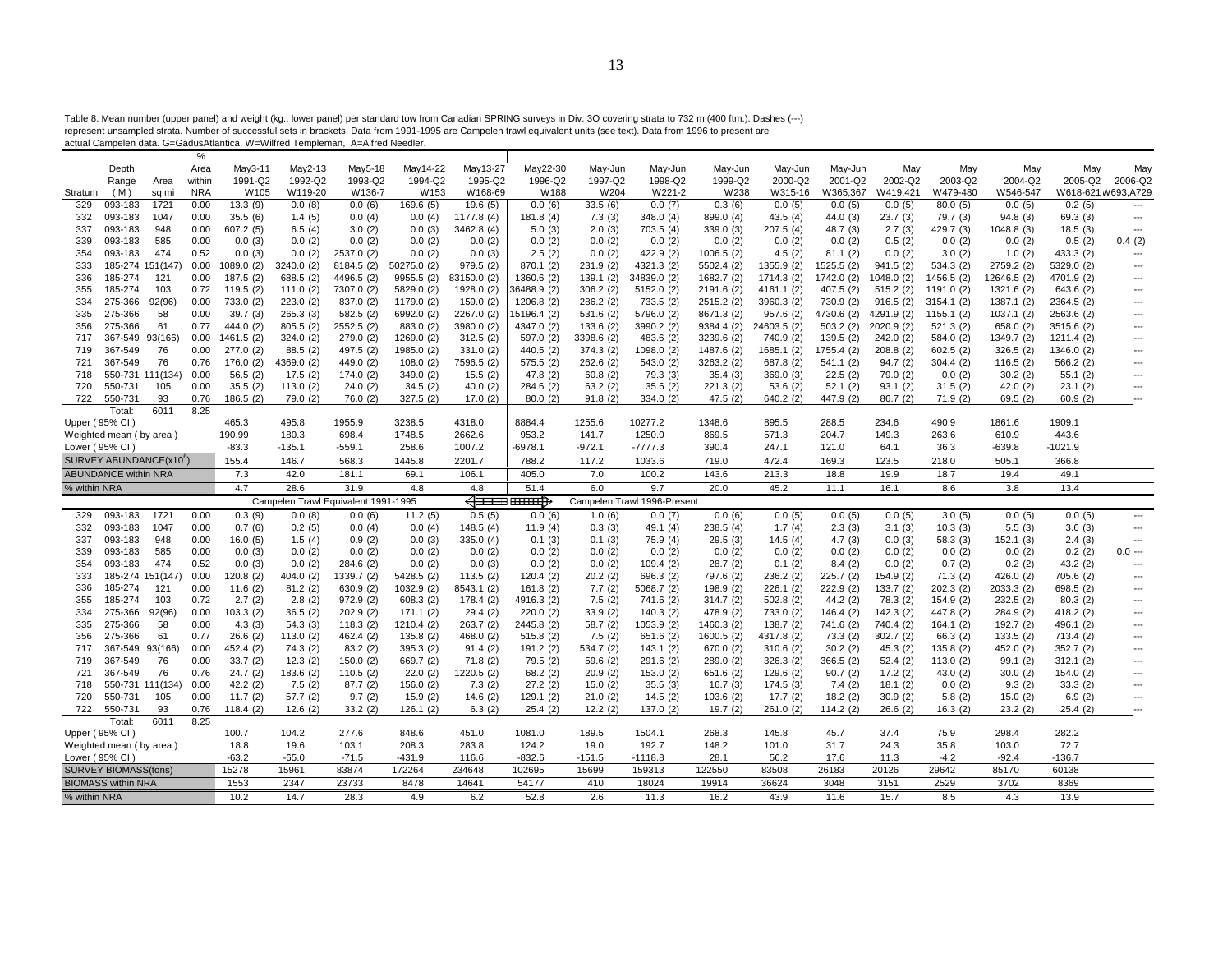Table 9. Mean number (upper panel) and weight (kg., lower panel) per standard tow from Canadian AUTUMN surveys in Div. 3O covering strata to 732 m (400 ftm.). Dashes<br>represent unsampled strata. Number of successful sets i

|                         |                                     |               | $\%$           |                                     | Oct27-Nov10 Oct26-Nov5   | Nov1-12                  |                |               |                | Oct29-Dec13 Sep28-Oct26 Nov25-Dec13 Oct-Dec | Sep-Oct       | Sep-Oct                  | Sep-Oct      | Sep-Oct                  | Sep-Oct      | Sep-Oct      | Nov                      | Oct          | Oct            |
|-------------------------|-------------------------------------|---------------|----------------|-------------------------------------|--------------------------|--------------------------|----------------|---------------|----------------|---------------------------------------------|---------------|--------------------------|--------------|--------------------------|--------------|--------------|--------------------------|--------------|----------------|
|                         | Depth                               |               | Area           | 1991-Q4                             | 1992-Q4                  | 1993-Q4                  | 1994-Q4        | 1995-Q4       | 1996-Q4        | 1997-Q4                                     | 1998-Q4       | 1999-Q4                  | 2000-Q4      | 2001-Q4                  | 2002-Q4      | 2003-Q4      | 2004-Q4                  | 2005-Q4      | 2006-Q4        |
|                         | Range                               | Area          | within         | W113-4                              | W128-9                   | W144-5                   | W160-61        | W176-77       | W200           | W212-13                                     | W229-230      | W246-247                 | W319-320     | W372                     | W427         | W485-6       | W557                     | W627-628     | W704           |
| Stratum                 | (M)                                 | sq mi         | <b>NRA</b>     |                                     |                          |                          |                |               | A253, T42      |                                             |               |                          | T338         | T357                     | T411         | T469         |                          | T608         |                |
| 329                     | 093-183                             | 1721          | 0.00           | 1.1(7)                              | 0.0(3)                   | 0.0(5)                   | 0.0(6)         | 47.8 (5)      | 0.2(5)         | 421.4 (5)                                   | 0.8(5)        | 0.0(5)                   | 0.0(5)       | 746.8 (5)                | 405.8 (5)    | 0.4(5)       | 0.0(5)                   | 14.2(5)      | 74.2 (5)       |
| 332                     | 093-183                             | 1047          | 0.00           | 0.0(4)                              | 88.3 (3)                 | 49.7 (3)                 | 118.0(3)       | 403.0(3)      | 11.5(2)        | 89.0 (3)                                    | 45.3(3)       | 32.0(3)                  | 65.5(3)      | 8.7(3)                   | 12.8(3)      | 37.4(3)      | 29.7 (3)                 | 41.2 (3)     | 0.3(3)         |
| 337                     | 093-183                             | 948           | 0.00           | 175.5(4)                            | 667.5 (2)                | 35.3(3)                  | 41.5(2)        | 515.0(2)      | 0.0(2)         | 149.3(3)                                    | 273.8 (3)     | 28.7(3)                  | 50.6(3)      | 37.3(3)                  | 61.9(3)      | 55.3 (3)     | 54.9 (3)                 | 90.3(3)      | 38.3(3)        |
| 339                     | 093-183                             | 585           | 0.00           | 0.0(2)                              | 0.0(2)                   | 0.0(2)                   | 0.0(2)         | 0.0(2)        | 0.0(3)         | 0.0(2)                                      | 0.0(2)        |                          | 1.0(2)       | 1.0(2)                   | 0.5(2)       | 0.0(2)       | 0.6(2)                   | 3.0(2)       | 0.0(2)         |
| 354                     | 093-183                             | 474           | 0.52           | 0.0(2)                              | 628.0(2)                 | 0.0(2)                   | 0.0(2)         | 8100.0 (3)    | 427.3 (2)      | 6357.5 (2)                                  | 226.5(2)      | 695.5 (2)                | 0.0(2)       | 272.5 (2)                | 150.9(2)     | 0.0(2)       | 171.6(2)                 | 69.5 (2)     | 6.0(2)         |
| 333                     | 185-274                             | 151(147)      | 0.00           | 314.5(2)                            | 1365.0 (2)               | 479.0 (2)                | 2073.0 (2)     | 923.5(2)      | $\sim$         | 217.0(2)                                    | 155.2(2)      | 230.5(2)                 | 488.8 (2)    | 320.7(2)                 | 31.6(2)      | 96.5(2)      | 77.5(2)                  | 674.0 (2)    | 103.8 (2)      |
| 336                     | 185-274                             | 121           | 0.00           | 364.5(2)                            | 2760.0 (2)               | 3298.5 (2)               | 3807.0 (2)     | 450.0(2)      | 161.5(2)       | 918.0(2)                                    | 691.7 (2)     | 3481.0 (2)               | 802.0 (2)    | 131.0(2)                 | 87.5(2)      | 85.5(2)      | 273.5(2)                 | 255.0(2)     | 744.0 (2)      |
| 355                     | 185-274                             | 103           | 0.72           | 9957.0 (2)                          | 6381.0 (2)               | 1317.5 (2)               | 2310.5 (2)     | 2317.3 (2)    | 391.4(2)       | 215.0(2)                                    | 124.5(2)      | 2333.5 (2)               | 1020.5 (2)   | 879.1 (2)                | 614.5(2)     | 61.5(2)      | 527.0(2)                 | 643.4 (2)    | 963.8 (2)      |
| 334                     | 275-366                             | 92(96)        | 0.00           | 8774.0 (2)                          | 3290.0 (2)               | 2603.7 (3)               | 975.0(2)       | 3474.0 (2)    | $\sim$         | 1670.0 (2)                                  | 1110.5(2)     | 178.1(2)                 | 378.7 (2)    | 1441.2 (2)               | 106.2(2)     | 872.5(2)     | 256.3(2)                 | 816.5(2)     | 569.8 (2)      |
| 335                     | 275-366                             | 58            | 0.00           | 3853.0 (2)                          | 5346.0 (2)               | 2541.5 (2)               | 5648.0 (2)     | 1667.0 (2)    | 2895.5 (2)     | 8352.5 (2)                                  | 2459.5 (2)    | 2748.0 (2)               | 2403.4 (2)   | 740.5 (2)                | 781.7 (2)    | 1051.0(2)    | 2291.6 (2)               | 626.7(2)     | 898.0 (2)      |
| 356                     | 275-366                             | 61            | 0.77           | 678.5(2)                            | 3828.0 (2)               | 568.5(2)                 | 2671.0 (2)     | 3637.1 (2)    | 868.4 (2)      | 735.5 (2)                                   | 5602.0 (2)    | 3452.9 (2)               | 5888.0 (2)   | 2481.2 (2)               | 692.0 (2)    | 828.0 (2)    | 603.4(2)                 | 2484.4 (2)   | 5727.5 (2)     |
| 717                     | 367-549                             | 93(166)       | 0.00           |                                     | ---                      | 6079.5 (2)               | 1172.5 (2)     | 2247.5 (2)    | $\overline{a}$ | 13031.5 (2)                                 | 8428.5 (2)    | 603.2(2)                 | 5420.1 (2)   | 1401.5 (2)               | 488.9 (2)    | 675.7(2)     | 2530.3 (2)               | 1382.2 (2)   | 1756.3 (2)     |
| 719                     | 367-549                             | 76            | 0.00           | 813.5(2)                            | $\sim$                   | 4854.0 (2)               | 2715.5 (2)     | 2892.6 (2)    | 5015.5(2)      | 5311.5 (2)                                  | 1953.0 (2)    | 3604.0 (2)               | 8204.0 (3)   | 2407.5 (2)               | 6420.9 (2)   | 1265.0 (2)   | 1844.2 (2)               | 3854.5 (2)   | 14161.4 (2)    |
| 721                     | 367-549                             | 76            | 0.76           | 315.5(2)                            | ---                      | 543.5 (2)                | 82.5(2)        | 9946.8 (2)    | 575.5(2)       | 3882.0 (2)                                  | 1872.5 (2)    | 905.6(2)                 | 1502.7 (2)   | 1970.5 (2)               | 4210.8 (2)   | 3567.9 (2)   | 927.6(2)                 | 648.0(2)     | 410.2(2)       |
| 718                     | 550-731                             | 111(134)      | 0.00           | $\overline{\phantom{a}}$            | ---                      | 520.0(2)                 | 1051.5(2)      | 863.8 (2)     | $\sim$         | 95.0(2)                                     | 12.5(2)       | 169.5(2)                 | 102.0(2)     | 289.5(2)                 | 545.3(2)     | 16.0(2)      | 120.5(2)                 | 45.2(2)      |                |
| 720                     | 550-731                             | 105           | 0.00           | $\sim$                              | $\sim$                   | 147.0(2)                 | 306.0(2)       | 43.2(2)       | 1560.6 (2)     | $\cdots$                                    | 471.0 (2)     | 103.5(2)                 | 160.0(2)     | 88.4(2)                  | 12.7(2)      | 236.4(2)     | 478.9 (2)                | 4489.7 (2)   | 1761.3 (2)     |
| 722                     | 550-731                             | 93            | 0.76           | 11.5(2)                             | $\sim$                   | 371.5 (2)                | 56.5(2)        | 365.5(2)      | 324.0 (2)      | 13.8(2)                                     | 278.0 (2)     | 15.0(2)                  | 156.4 (2)    | 282.3 (2)                | 336.4(2)     | 112.4(2)     | 106.9(2)                 | 35.1(2)      | 9.0(2)         |
| 764                     | 732-914                             | 105           | $\overline{1}$ | $\hspace{0.05cm} \ldots$            | $\overline{a}$           | $\overline{\phantom{a}}$ | $\cdots$       | ---           | ---            | $\cdots$                                    | 5.0(2)        | $\cdots$                 | 4.5(2)       | 0.0(2)                   | 0.5(2)       | $\ldots$     | ---                      | 0.0(2)       | ---            |
| 768.00                  | 732-914                             | 99            | $^{\circ}$     | ---                                 | $\ddotsc$                | $\overline{a}$           | $\sim$         | ---           | ---            | $\sim$                                      | $0.5$ (2)     | ---                      | 0.0(2)       | 0.0(2)                   | 0.0(2)       | $\sim$       | ---                      | 0.0(2)       | $\sim$         |
| 772.00                  | 732-914                             | 135           | $\mathsf 0$    | $\overline{a}$                      | $\overline{a}$           | $\sim$                   | $\overline{a}$ | ---           | ---            | $\cdots$                                    | 0.0(2)        | $\overline{a}$           | 6.3(2)       | $\overline{\phantom{a}}$ | 0.6(2)       | 1.3(2)       | ---                      | 0.0(2)       |                |
|                         | Total:                              | 6350          | 9.46           |                                     |                          |                          |                |               |                |                                             |               |                          |              |                          |              |              |                          |              |                |
| Upper (95% CI)          |                                     |               |                | 3059.2                              | 1217.7                   | 587.0                    | 672.0          | 9437.2        | 445.6          | 7592.4                                      | 3138.3        | 686.7                    | 515.7        | 1000.7                   | 618.7        | 457.2        | 915.3                    | 394.0        | 2367.8         |
|                         | Weighted mean (by area)             |               |                | 436.0                               | 572.0                    | 371.5                    | 388.6          | 1233.7        | 203.8          | 1304.5                                      | 455.7         | 359.5                    | 411.0        | 416.0                    | 317.1        | 135.9        | 193.8                    | 268.1        | 410.5          |
| Lower (95% CI)          |                                     |               |                | $-2187.1$                           | $-73.7$                  | 156.0                    | 105.2          | $-6969.8$     | $-25.1$        | $-4983.5$                                   | $-2226.9$     | 32.3                     | 306.3        | $-168.7$                 | 15.5         | $-185.4$     | $-527.7$                 | 142.3        | $-1546.7$      |
|                         | SURVEY ABUNDANCE(x10 <sup>6</sup> ) |               |                | 336.26                              | 421.83                   | 302.30                   | 321.33         | 1020.14       | 153.3          | 1059.79                                     | 398.04        | 268.34                   | 359.002      | 355.64                   | 276.967      | 114.92       | 160.247                  | 234.227      | 331.9          |
|                         |                                     |               |                |                                     |                          |                          |                |               |                |                                             |               |                          |              |                          |              |              |                          |              |                |
|                         |                                     |               |                |                                     |                          |                          |                |               |                |                                             |               |                          |              |                          |              |              |                          |              |                |
| <b>DANCE within NRA</b> |                                     |               |                | 108.4                               | 111.0                    | 25.1                     | 42.0           | 404.2         | 31.8           | 253.2                                       | 62.9          | 77.0                     | 62.0         | 52.7                     | 52.7         | 35.5         | 23.5                     | 30.5         | 50.4           |
| % within NRA            |                                     |               |                | 32.2                                | 26.3                     | 8.3                      | 13.1           | 39.6          | 20.8           | 23.9                                        | 15.8          | 28.7                     | 17.3         | 14.8                     | 19.0         | 30.9         | 14.7                     | 13.0         | 15.2           |
|                         |                                     |               |                | Campelen Trawl Equivalent 1991-1994 |                          |                          | ⊲⊐⊐            | $\overline{$  |                | Campelen Trawl 1995-Present                 |               |                          |              |                          |              |              |                          |              |                |
| 329                     | 093-183                             | 1721          | 0.00           | 0.0(7)                              | 0.0(3)                   | 0.0(5)                   | 0.00<br>(6)    | 1.0(5)        | 0.0(5)         | 22.6(5)                                     | 0.0(5)        | 0.0(5)                   | 0.0(5)       | 42.1(5)                  | 32.2(5)      | 0.0(5)       | 0.0(5)                   | 0.2(5)       | 4.5(5)         |
| 332                     | 093-183                             | 1047          | 0.00           | 0.0(4)                              | 13.3(3)                  | 2.7(3)                   | 15.59<br>(3)   | 31.5(3)       | 0.2(2)         | 7.7(3)                                      | 2.7(3)        | 0.8(3)                   | 0.8(3)       | 0.1(3)                   | 1.7(3)       | 2.9(3)       | 0.1(3)                   | 0.7(3)       | 0.0(3)         |
| 337                     | 093-183                             | 948           | 0.00           | 30.8(4)                             | 64.7(2)                  | 7.0(3)                   | 5.04<br>(2)    | 55.5(2)       | 0.0(2)         | 17.9(3)                                     | 34.6(3)       | 1.9(3)                   | 12.7(3)      | 2.9(3)                   | 3.9(3)       | 3.8(3)       | 0.3(3)                   | 1.7(3)       | 1.1(3)         |
| 339                     | 093-183                             | 585           | 0.00           | 0.0(2)                              | 0.0(2)                   | 0.0(2)                   | 0.00<br>(2)    | 0.0(2)        | 0.0(3)         | 0.0(2)                                      | 0.0(2)        |                          | 0.2(2)       | 0.2(2)                   | 0.1(2)       | 0.0(2)       | 0.0(2)                   | 0.1(2)       | 0.0(2)         |
| 354                     | 093-183                             | 474           | 0.52           | 0.0(2)                              | 171.5(2)                 | 0.0(2)                   | 0.00<br>(2)    | 785.3 (3)     | 15.6(2)        | 915.0(2)                                    | 31.5(2)       | 69.0 (2)                 | 0.0(2)       | 35.2(2)                  | 10.9(2)      | 0.0(2)       | 7.2(2)                   | 3.6(2)       | 0.6(2)         |
| 333                     | 185-274                             | 151(147)      | 0.00           | 27.1(2)                             | 168.0(2)                 | 46.5 (2)                 | 257.7(2)       | 107.0(2)      | $\sim$         | 26.5(2)                                     | 20.0(2)       | 18.0(2)                  | 24.4 (2)     | 31.0(2)                  | 3.9(2)       | 11.3(2)      | 3.0(2)                   | 53.4(2)      | 8.0(2)         |
| 336                     | 185-274                             | 121           | 0.00           | 18.5(2)                             | 374.3 (2)                | 378.8 (2)                | 357.8 (2)      | 49.7(2)       | 9.1(2)         | 117.4(2)                                    | 103.8(2)      | 548.7 (2)                | 98.9(2)      | 13.5(2)                  | 9.0(2)       | 10.0(2)      | 31.9(2)                  | 25.0(2)      | 51.0(2)        |
| 355                     | 185-274                             | 103           | 0.72           | 352.2(2)                            | 450.7 (2)                | 77.9 (2)                 | 264.2(2)       | 237.0 (2)     | 37.9(2)        | 25.9(2)                                     | 11.9(2)       | 387.8 (2)                | 127.8 (2)    | 119.0(2)                 | 64.2(2)      | 6.3(2)       | 67.2(2)                  | 59.3 (2)     | 117.1(2)       |
| 334                     | 275-366                             | 92(96)        | 0.00           | 1317.9 (2)                          | 480.7 (2)                | 380.5(3)                 | 171.1(2)       | 506.8(2)      | $\sim$ $\sim$  | 289.5 (2)                                   | 188.3(2)      | 22.6(2)                  | 54.6(2)      | 188.8(2)                 | 13.7(2)      | 146.6(2)     | 54.9 (2)                 | 162.7(2)     | 105.4(2)       |
| 335                     | 275-366                             | 58            | 0.00           | 512.6(2)                            | 850.9 (2)                | 351.8(2)                 | 877.1 (2)      | 187.7(2)      | 332.2 (2)      | 1114.4(2)                                   | 362.1(2)      | 443.2 (2)                | 355.4(2)     | 89.0(2)                  | 82.5(2)      | 136.1(2)     | 334.0(2)                 | 92.2(2)      | 126.4(2)       |
| 356                     | 275-366                             | 61            | 0.77           | 59.4 (2)                            | 684.6 (2)                | 60.1(2)                  | 303.8(2)       | 387.6 (2)     | 145.5(2)       | 106.1(2)                                    | 914.5(2)      | 592.9 (2)                | 801.6(2)     | 370.6 (2)                | 96.4(2)      | 91.3(2)      | 82.3 (2)                 | 437.8 (2)    | 1176.1 (2)     |
| 717                     | 367-549                             | 93(166)       | 0.00           |                                     | ---                      | 1391.3 (2)               | 340.4(2)       | 588.8 (2)     | ---            | 2281.8 (2)                                  | 1834.0 (2)    | 135.7(2)                 | 1143.7 (2)   | 229.2 (2)                | 75.9 (2)     | 115.4(2)     | 540.9 (2)                | 253.7 (2)    | 355.2(2)       |
| 719                     | 367-549                             | 76            | 0.00           | 268.9(2)                            | ---                      | 930.5(2)                 | 536.2(2)       | 414.0 (2)     | 656.4 (2)      | 880.2 (2)                                   | 321.3(2)      | 691.0 (2)                | 1313.7 (3)   | 373.6 (2)                | 889.9 (2)    | 194.9 (2)    | 385.7(2)                 | 627.9 (2)    | 2137.5 (2)     |
| 721                     | 367-549                             | 76            | 0.76           | 53.7(2)                             | ---                      | 100.4(2)                 | 16.57(2)       | 1666.7 (2)    | 87.3(2)        | 732.5 (2)                                   | 410.5 (2)     | 177.5(2)                 | 230.2(2)     | 319.2 (2)                | 762.0 (2)    | 718.8(2)     | 184.1(2)                 | 119.8(2)     | 73.8(2)        |
| 718                     | 550-731                             | 111(134)      | $\mathbf 0$    | $\hspace{0.05cm} \cdots$            | $\cdots$                 | 169.3 (2)                | 442.1(2)       | 409.4(2)      | $\cdots$       | 37.1(2)                                     | 4.4(2)        | 48.0 (2)                 | 24.8(2)      | 79.5 (2)                 | 118.0(2)     | 3.9(2)       | 34.8(2)                  | 12.0(2)      | $\overline{a}$ |
| 720.00                  | 550-731                             | 105           | $\Omega$       | ---                                 | $\overline{\phantom{a}}$ | $50.0$ (2)               | $118.7$ (2)    | 16.5(2)       | 572.6 (2)      | $\overline{\phantom{a}}$                    | $162.6$ (2)   | 21.3(2)                  | $52.3$ (2)   | 16.1(2)                  | $2.9$ (2)    | 49.3 (2)     | $134.1$ (2)              | 1013.5 (2)   | 403.9 (2)      |
| 722.00                  | 550-731                             |               | 93 0.76344086  | 7.7(2)                              | $\cdots$                 | 164.0(2)                 | 22.71(2)       | 125.8(2)      | 103.9(2)       | 4.0(2)                                      | 108.6(2)      | 5.3(2)                   | 34.9(2)      | 125.2(2)                 | 68.1(2)      | 33.8(2)      | 46.7(2)                  | 11.2(2)      | 3.5(2)         |
| 764.00                  | 732-914                             | 105           |                | ---                                 | $\sim$                   | $\overline{a}$           | $\overline{a}$ | ---           | $\sim$         | $\cdots$                                    | 1.6           | $\overline{\phantom{a}}$ | 2.6(2)       | 0.0(2)                   | 0.4(2)       | $\sim$       | $\ddotsc$                | 0.0(2)       | (2)            |
| 768.00                  | 732-914                             | 99.00         | 0.00           | $\ldots$                            |                          | $\overline{\phantom{a}}$ | $\cdots$       | $\cdots$      | $\sim$         | $\cdots$                                    | $\mathbf 0$   | $\ldots$                 | 0(2)         | 0(2)                     | 0(2)         | $\sim$       | $\overline{\phantom{a}}$ | 0(2)         | (2)            |
| 772.00                  | 732-914                             | 135.00        | 0.00           | $\sim$                              | $\sim$                   | $\sim$                   | $\sim$         | $\sim$        | $\sim$         | $\sim$ $\sim$ $\sim$                        | $\Omega$      | $\sim$                   | 2(2)         | $\sim$                   | 0(2)         | 0(2)         | $\sim$                   | 0(2)         | (2)            |
|                         | Total:                              | 6,350.00 9.46 |                |                                     |                          |                          |                |               |                |                                             |               |                          |              |                          |              |              |                          |              |                |
| Upper (95% CI)          |                                     |               |                | 306.5                               | 147.4                    | 105.2                    | 109.0          | 972.0         | 86.2           | 1182.1                                      | 664.3         | 106.8                    | 83.3         | 75.6                     | 68.1         | 86.6         | 179.4                    | 65.5         | 356.1          |
|                         | Weighted mean (by area)             |               |                | 44.9                                | 76.3                     | 63.6                     | 64.5           | 151.9         | 30.5           | 190.3                                       | 86.6          | 56.4                     | 68.7         | 43.6                     | 38.9         | 22.0         | 33.4                     | 43.6         | 65.9           |
| Lower (95% CI           |                                     |               |                | $-216.7$                            | 5.2                      | 22.1                     | 20.0           | $-668.2$      | $-25.1$        | $-801.5$                                    | $-491.0$      | 6.0                      | 54.0         | 11.6                     | 9.7          | $-42.6$      | $-112.6$                 | 21.8         | $-224.3$       |
|                         | <b>SURVEY BIOMASS(tons)</b>         |               |                | 34618                               | 56247                    | 51782                    | 53324          | 125578        | 22974          | 154622                                      | 75676         | 42100                    | 60004        | 37286                    | 33976        | 18604        | 27631                    | 38125        | 53291          |
| % within NRA            | <b>BIOMASS within NRA</b>           |               |                | 4473<br>12.9                        | 14818<br>26.3            | 3584<br>6.9              | 5008<br>9.4    | 46022<br>36.6 | 3565<br>15.5   | 37798<br>24.4                               | 11459<br>15.1 | 11585<br>27.5            | 8700<br>14.5 | 8567<br>23.0             | 8396<br>24.7 | 6720<br>36.1 | 3385<br>12.3             | 4619<br>12.1 | 9439<br>17.7   |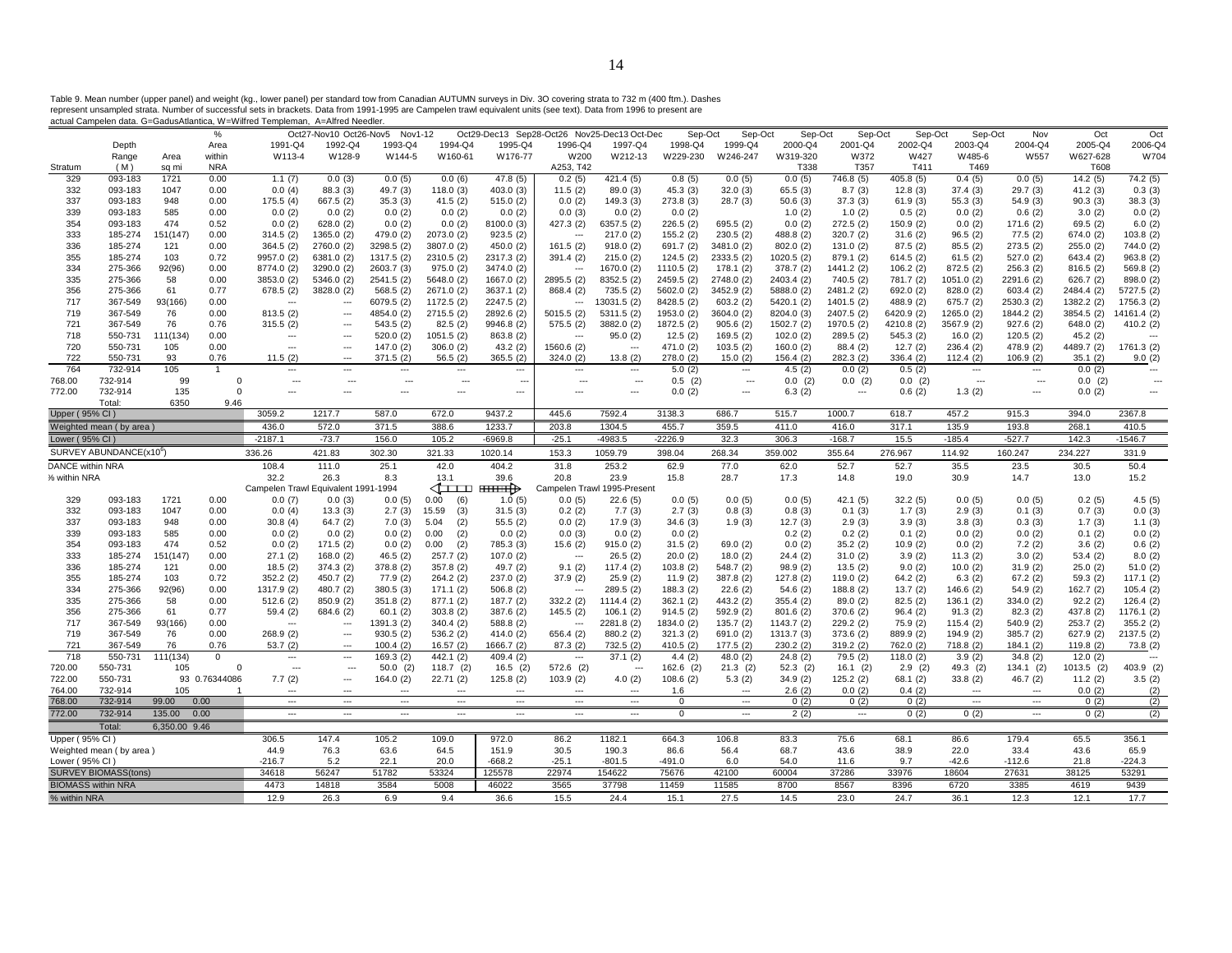

Fig. 1: Nominal catches and TACs of redfish in Div. 3O. TAC to 2004 was only for Canadian fishery zone.



Fig. 2. Standardized Mean CPUE ± 2 standard errors for Redfish in Div. 3O from 1960-2006 utilizing effort in DAYS fished.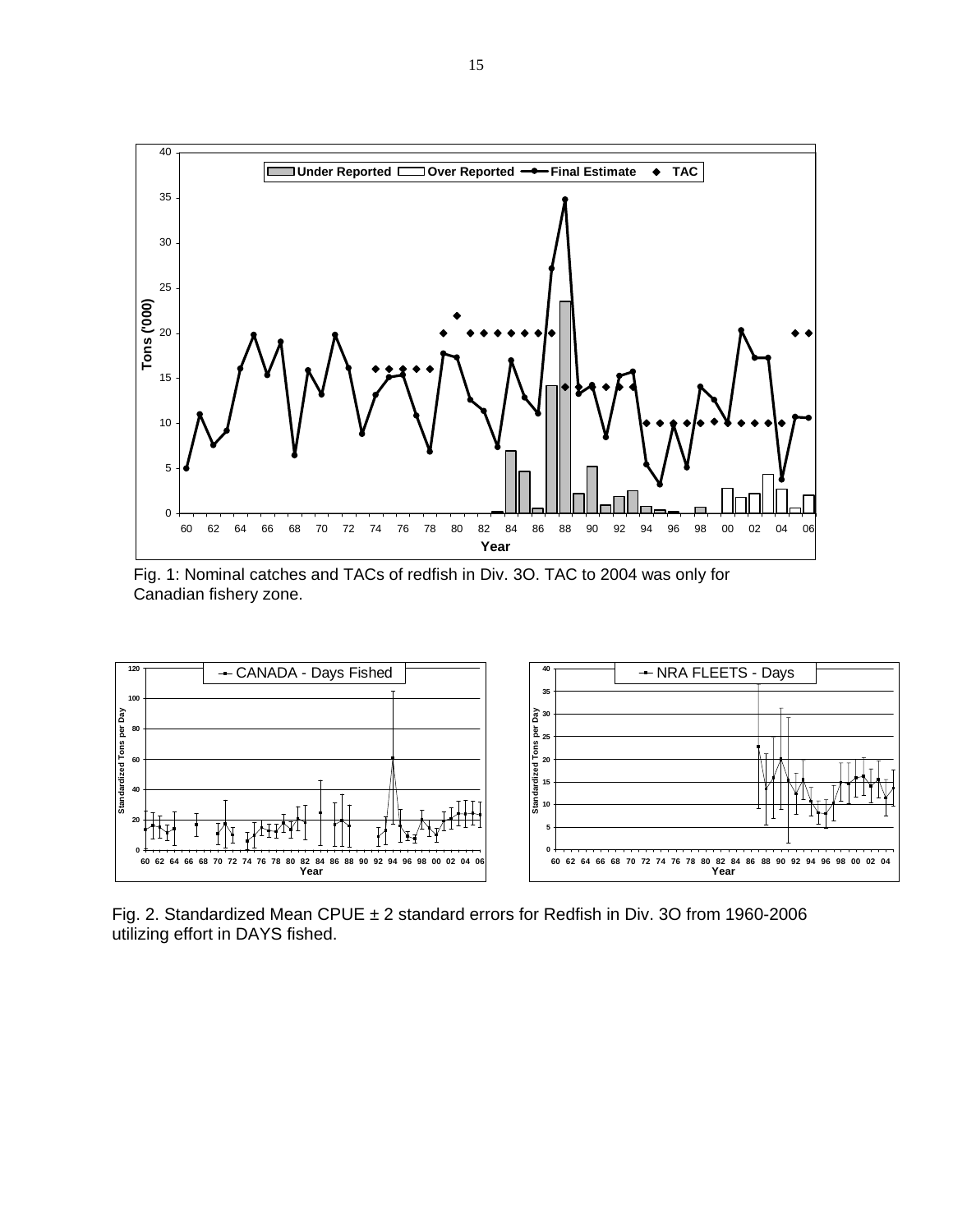

Figure 3. Catch numbers at length ('000s) and Canadian RV survey numbers at length.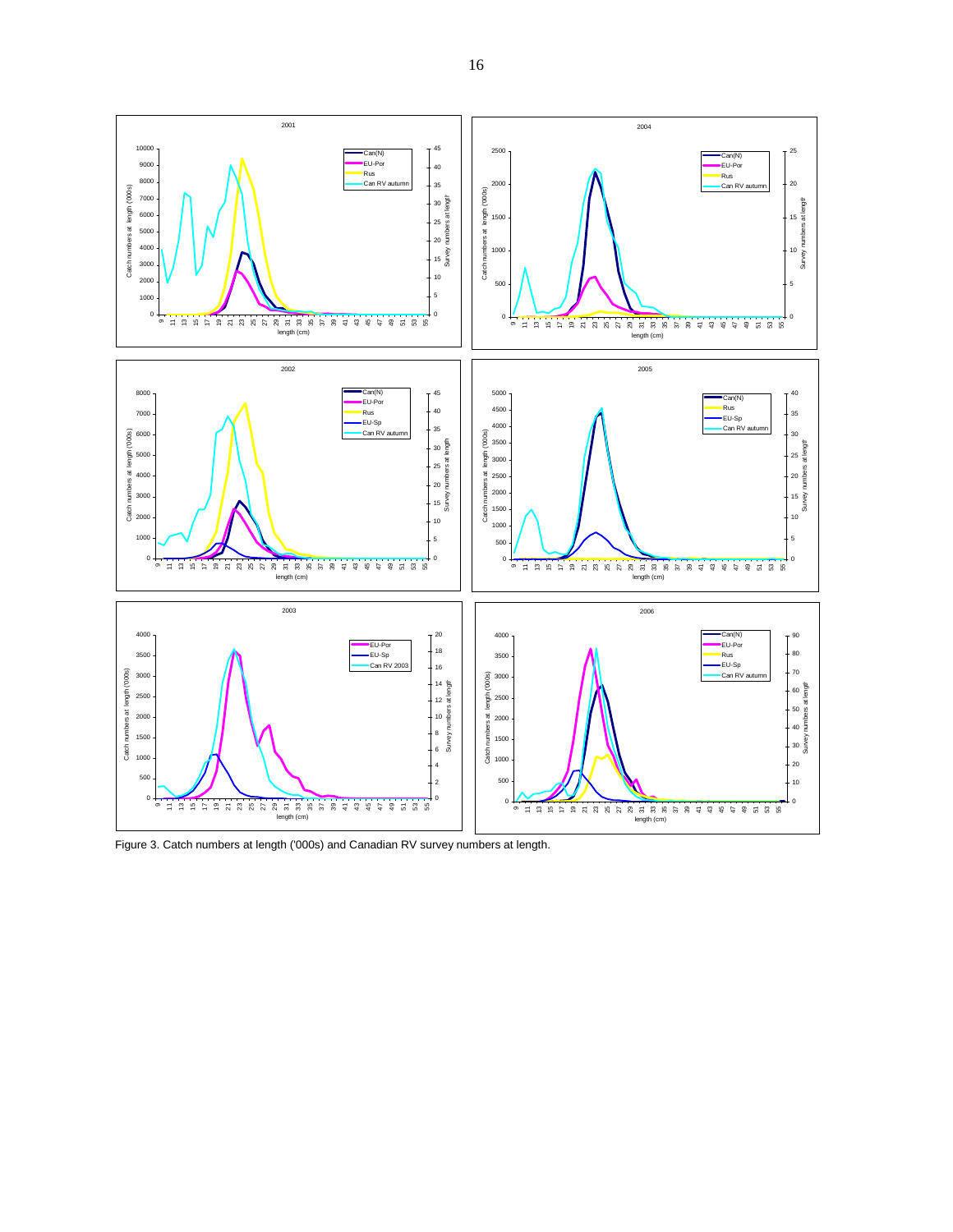

Fig. 4. Survey biomass index for redfish in Div. 3O for spring and autumn surveys from 1991-2006 (upper panel) with 95% CI (lower panels). Surveys prior to autumn 1995 utilized an Engel trawl. Estimates were converted into Campelen equivalents based on comparative fishing trials.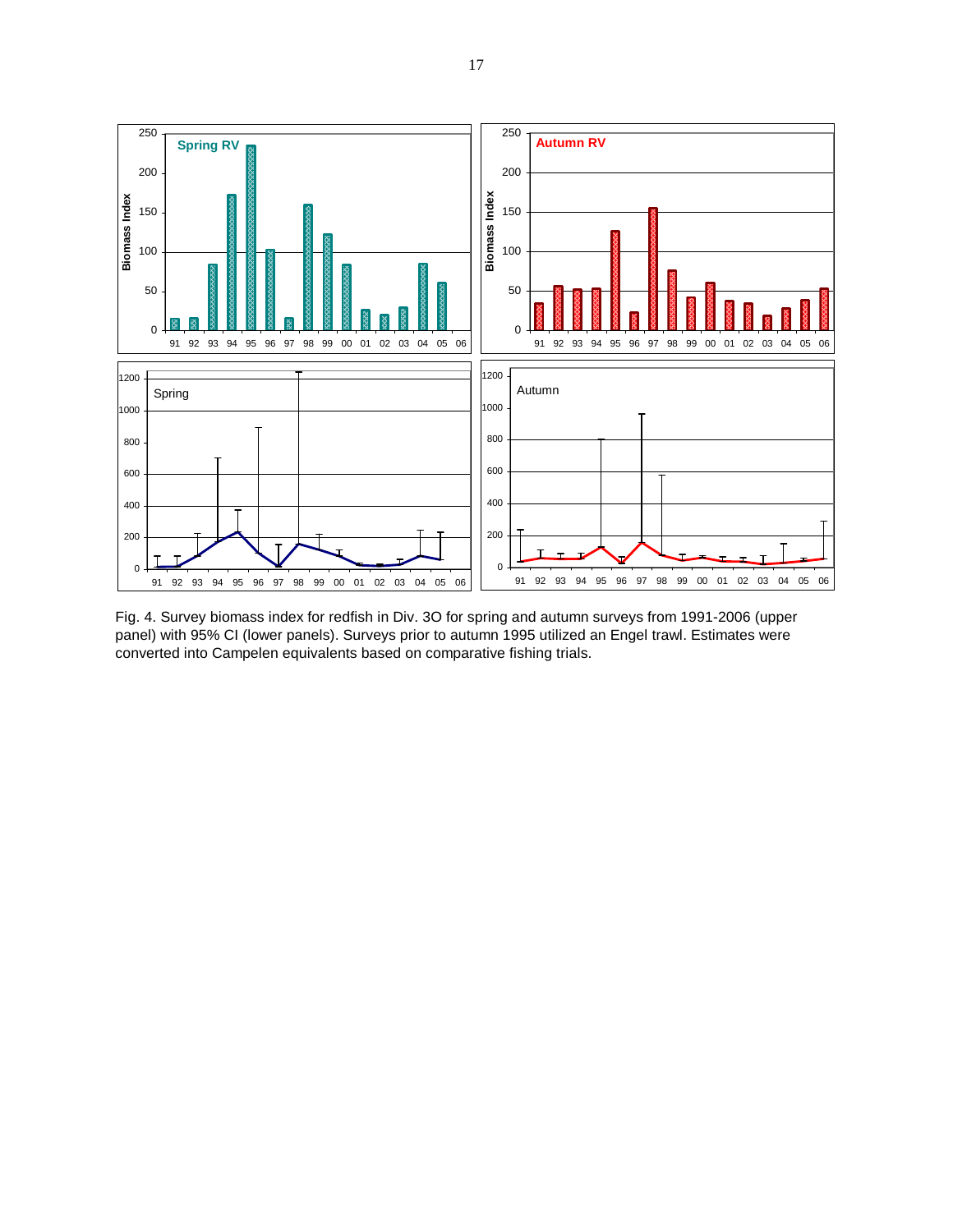

Fig. 5. Length distributions from RV surveys to Div. 3O in SPRING from 1991-2005. Plotted are mear per standard tow. The 1991-1994 data are convertions into Campelen equivalents based on comparative fishing experiments.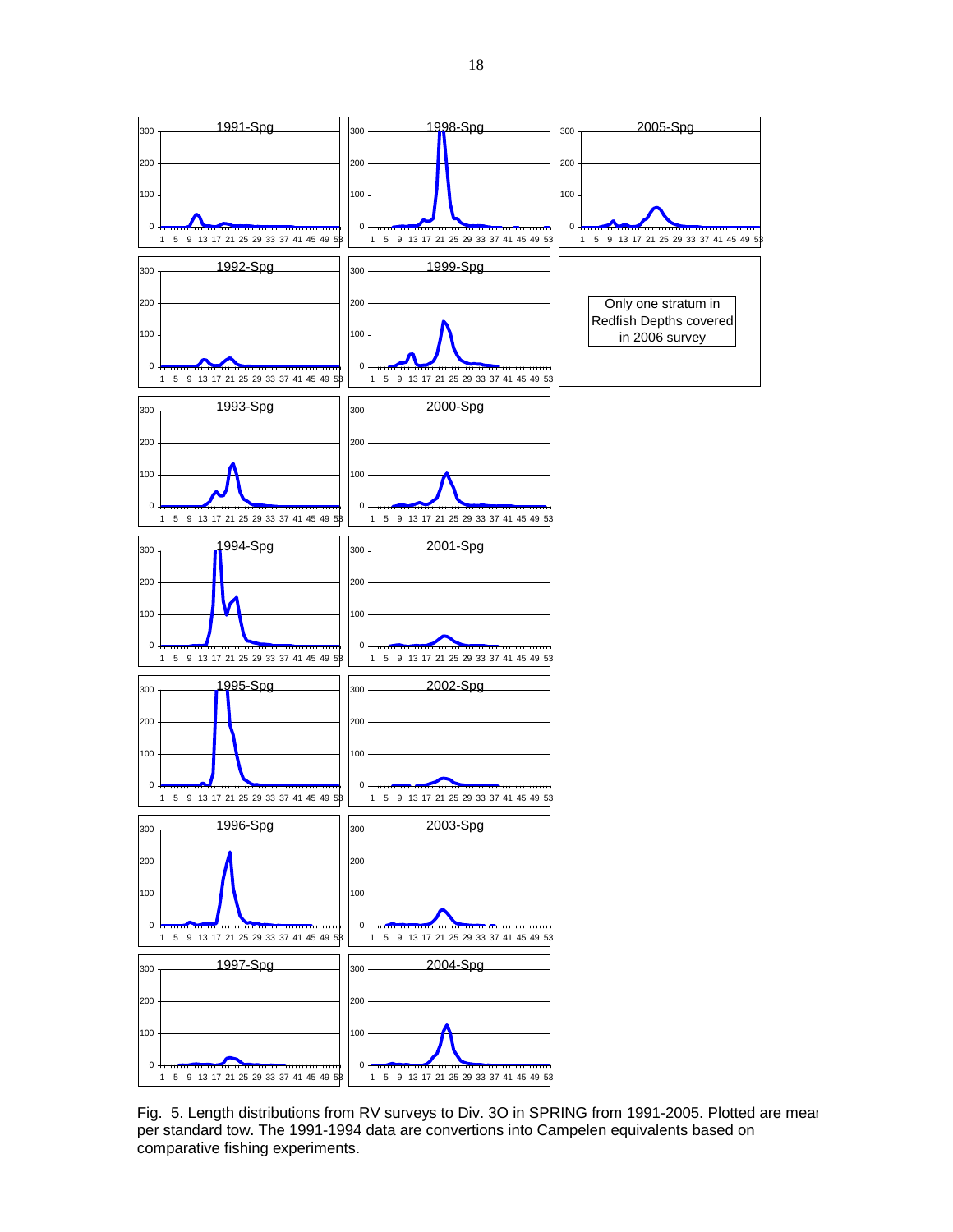

Fig. 6. Length distributions from RV surveys to Div. 3O in AUTUMN from 1991-2006. Plotted are mean per standard tow. The 1991-1994 data are convertions into Campelen equivalents based on comparative fishing experiments.